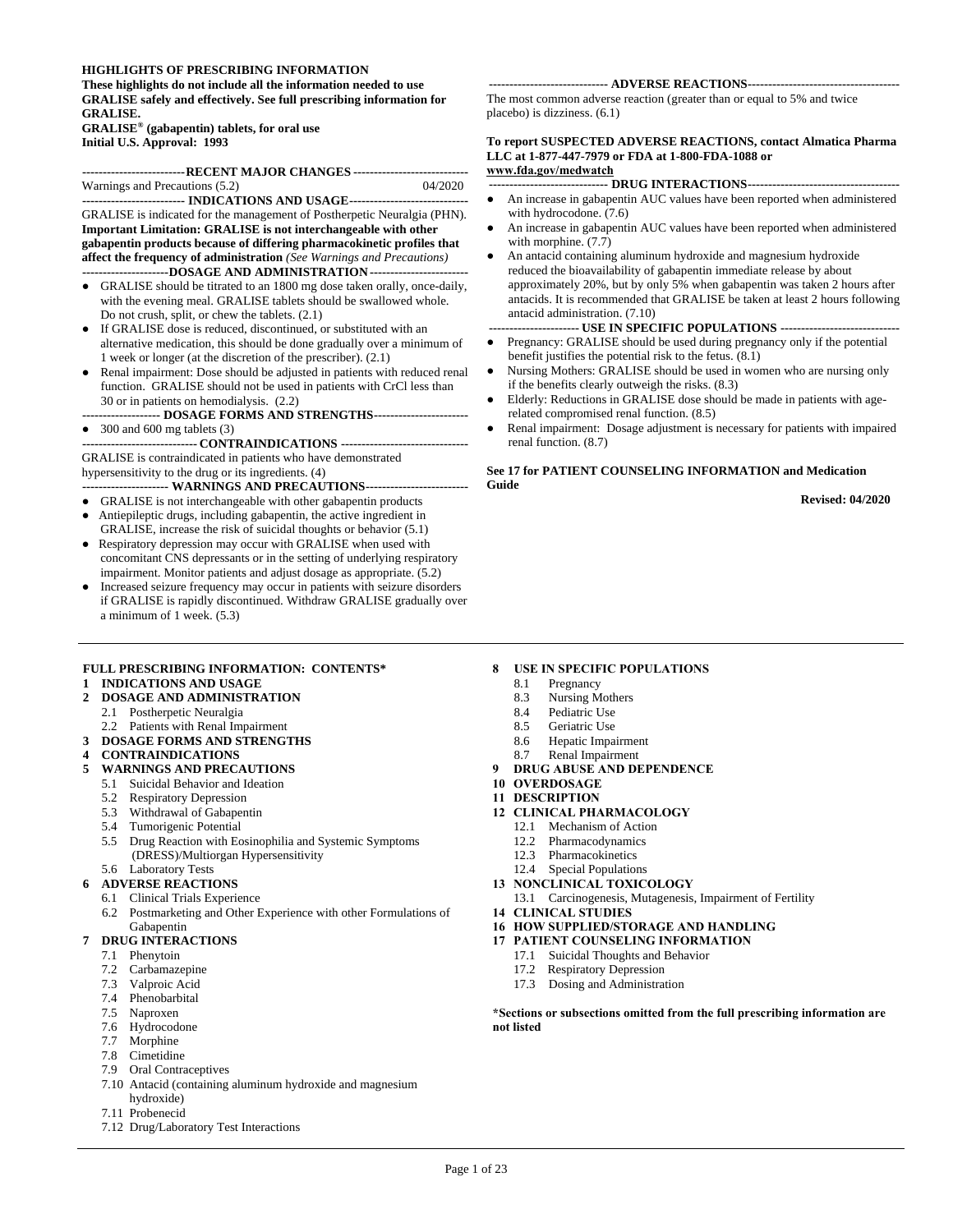## **FULL PRESCRIBING INFORMATION**

### **1 INDICATIONS AND USAGE**

GRALISE is indicated for the management of postherpetic neuralgia.

GRALISE is not interchangeable with other gabapentin products because of differing pharmacokinetic profiles that affect the frequency of administration.

### **2 DOSAGE AND ADMINISTRATION**

#### **2.1 Postherpetic Neuralgia**

Do not use GRALISE interchangeably with other gabapentin products.

Titrate GRALISE to an 1800 mg dose taken orally once daily with the evening meal. GRALISE tablets should be swallowed whole. Do not split, crush, or chew the tablets.

If GRALISE dose is reduced, discontinued, or substituted with an alternative medication, this should be done gradually over a minimum of one week or longer (at the discretion of the prescriber).

In adults with postherpetic neuralgia, GRALISE therapy should be initiated and titrated as follows:

|                     | Day 1 | Day 2            |                                         |           | Days 3–6   Days 7–10   Days 11–14 | <b>Day 15</b> |
|---------------------|-------|------------------|-----------------------------------------|-----------|-----------------------------------|---------------|
| Daily Dose   300 mg |       | $600 \text{ mg}$ | $\frac{900 \text{ mg}}{200 \text{ mg}}$ | $1200$ mg | $1500$ mg                         | $1800$ mg     |

**Table 1: GRALISE Recommended Titration Schedule**

### **2.2 Patients with Renal Impairment**

In patients with stable renal function, creatinine clearance  $(C<sub>cr</sub>)$  can be reasonably well estimated using the equation of Cockcroft and Gault:

For females  $C_{Cr} = (0.85)(140 \text{-} age)(weight)/[(72)(S_{Cr})]$ 

For males  $C_{Cr} = (140 \text{-age})(weight)/(72)(S_{Cr})$ 

where age is in years, weight is in kilograms and  $S_{Cr}$  is serum creatinine in mg/dL.

The dose of GRALISE should be adjusted in patients with reduced renal function, according to Table 2. Patients with reduced renal function must initiate GRALISE at a daily dose of 300 mg. GRALISE should be titrated following the schedule outlined in Table 1. Daily dosing in patients with reduced renal function must be individualized based on tolerability and desired clinical benefit.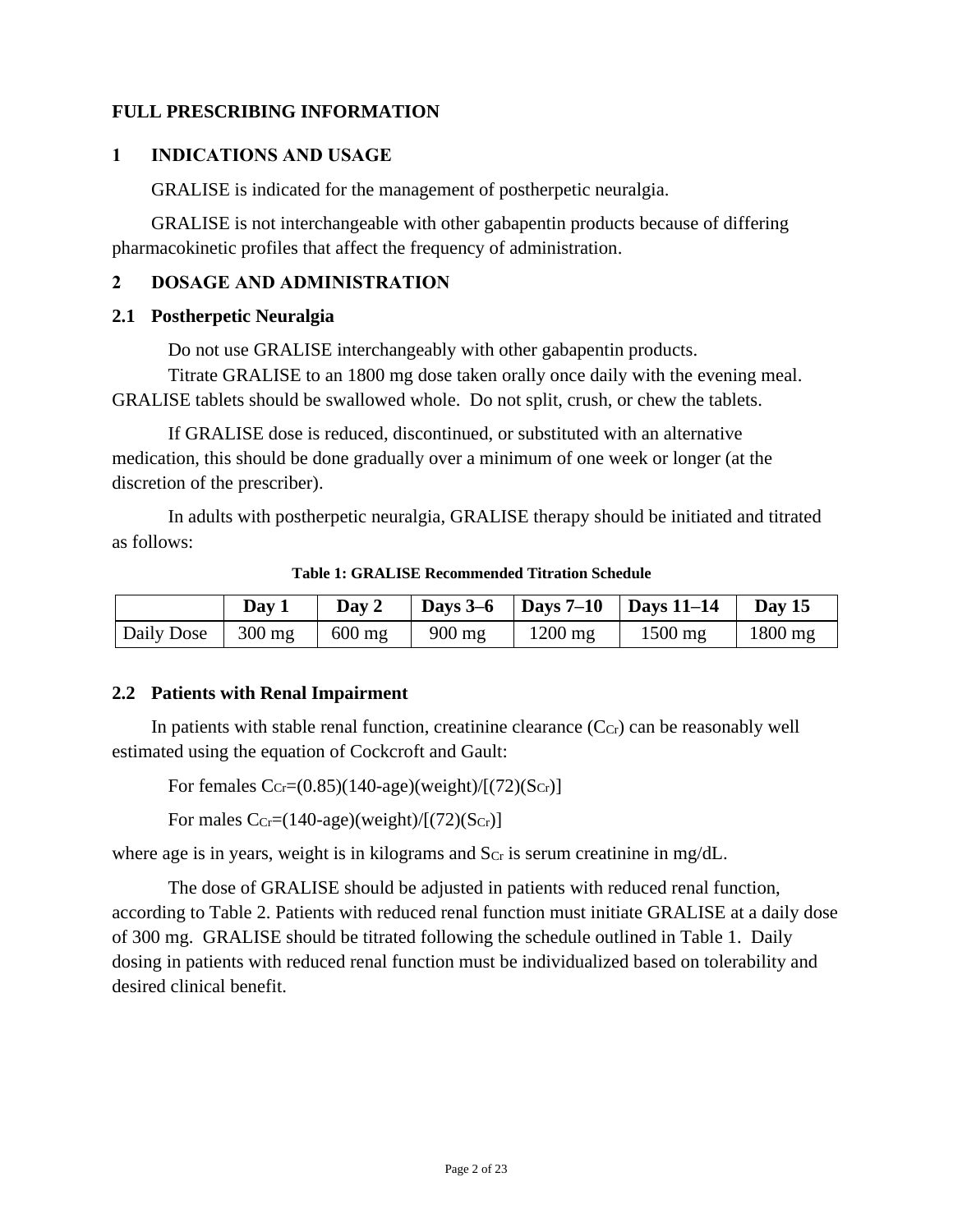| <b>Once-daily dosing</b>        |                                             |  |  |
|---------------------------------|---------------------------------------------|--|--|
| Creatinine Clearance (mL/min)   | GRALISE Dose (once daily with evening meal) |  |  |
| > 60                            | $1800 \text{ mg}$                           |  |  |
| $30 - 60$                       | $600$ mg to 1800 mg                         |  |  |
| $<$ 30                          | <b>GRALISE</b> should not be administered   |  |  |
| patients receiving hemodialysis | GRALISE should not be administered          |  |  |

#### **Table 2: GRALISE Dosage Based on Renal Function**

#### **3 DOSAGE FORMS AND STRENGTHS**

300 mg: white, oval shaped tablets debossed with "SLV" on one side and "300" on the other side

600 mg: beige, oval shaped tablets debossed with "SLV" on one side and "600" on the other side

### **4 CONTRAINDICATIONS**

GRALISE is contraindicated in patients with demonstrated hypersensitivity to the drug or its ingredients.

### **5 WARNINGS AND PRECAUTIONS**

GRALISE is not interchangeable with other gabapentin products because of differing pharmacokinetic profiles that affect the frequency of administration.

The safety and effectiveness of GRALISE in patients with epilepsy has not been studied.

#### **5.1 Suicidal Behavior and Ideation**

Antiepileptic drugs (AEDs), including gabapentin, the active ingredient in GRALISE, increase the risk of suicidal thoughts or behavior in patients taking these drugs for any indication. Patients treated with any AED for any indication should be monitored for the emergence or worsening of depression, suicidal thoughts or behavior, and/or any unusual changes in mood or behavior.

Pooled analyses of 199 placebo-controlled clinical trials (mono- and adjunctive therapy) of 11 different AEDs showed that patients randomized to one of the AEDs had approximately twice the risk (adjusted Relative Risk 1.8, 95% CI:1.2, 2.7) of suicidal thinking or behavior compared to patients randomized to placebo. In these trials, which had a median treatment duration of 12 weeks, the estimated incidence rate of suicidal behavior or ideation among 27,863 AED-treated patients was 0.43%, compared to 0.24% among 16,029 placebo-treated patients, representing an increase of approximately one case of suicidal thinking or behavior for every 530 patients treated. There were four suicides in drug-treated patients in the trials and none in placebo-treated patients, but the number is too small to allow any conclusion about drug effect on suicide.

The increased risk of suicidal thoughts or behavior with AEDs was observed as early as one week after starting drug treatment with AEDs and persisted for the duration of treatment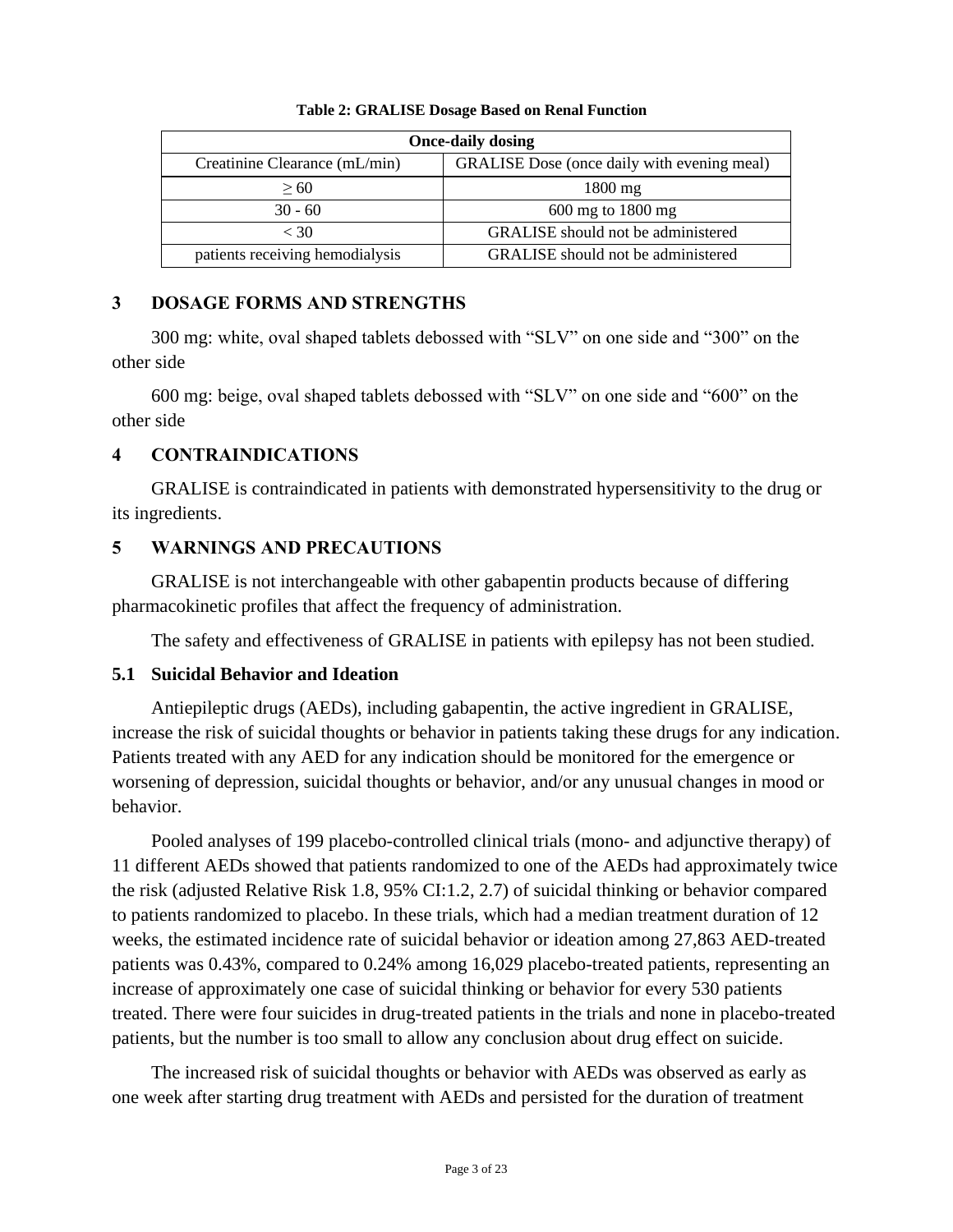assessed. Because most trials included in the analysis did not extend beyond 24 weeks, the risk of suicidal thoughts or behavior beyond 24 weeks could not be assessed.

The risk of suicidal thoughts or behavior was generally consistent among drugs in the data analyzed. The finding of increased risk with AEDs of varying mechanisms of action and across a range of indications suggests that the risk applies to all AEDs used for any indication. The risk did not vary substantially by age (5-100 years) in the clinical trials analyzed. Table 3 shows absolute and relative risk by indication for all evaluated AEDs.

| Table 3: Risk by Indication for Antiepileptic Drugs (including gabapentin, the active ingredient in |
|-----------------------------------------------------------------------------------------------------|
| <b>GRALISE</b> ) in the Pooled Analysis                                                             |

| <b>Indication</b> | <b>Placebo Patients</b><br>with Events Per<br>1000 Patients | <b>Drug Patients</b><br>with Events Per<br>1000 Patients | <b>Relative Risk:</b><br>Incidence of Events in<br>Drug<br>Patients/Incidence in<br><b>Placebo Patients</b> | <b>Risk Difference:</b><br><b>Additional Drug</b><br><b>Patients with</b><br>Events Per 1000<br><b>Patients</b> |
|-------------------|-------------------------------------------------------------|----------------------------------------------------------|-------------------------------------------------------------------------------------------------------------|-----------------------------------------------------------------------------------------------------------------|
| Epilepsy          | 1.0                                                         | 3.4                                                      | 3.5                                                                                                         | 2.4                                                                                                             |
| Psychiatric       | 5.7                                                         | 8.5                                                      | 1.5                                                                                                         | 2.9                                                                                                             |
| Other             | 1.0                                                         | 1.8                                                      | 1.9                                                                                                         | 0.9                                                                                                             |
| Total             | 2.4                                                         | 4.3                                                      | 1.8                                                                                                         | 19                                                                                                              |

The relative risk for suicidal thoughts or behavior was higher in clinical trials for epilepsy than in clinical trials for psychiatric or other conditions, but the absolute risk differences were similar for the epilepsy and psychiatric indications.

Anyone considering prescribing GRALISE must balance the risk of suicidal thoughts or behavior with the risk of untreated illness. Epilepsy and many other illnesses for which products containing active components that are AEDs (such as gabapentin, the active component in GRALISE) are prescribed are themselves associated with morbidity and mortality and an increased risk of suicidal thoughts and behavior. Should suicidal thoughts and behavior emerge during treatment, the prescriber needs to consider whether the emergence of these symptoms in any given patient may be related to the illness being treated.

Patients, their caregivers, and families should be informed that GRALISE contains gabapentin which is also used to treat epilepsy and that AEDs increase the risk of suicidal thoughts and behavior and should be advised of the need to be alert for the emergence or worsening of the signs and symptoms of depression, any unusual changes in mood or behavior, or the emergence of suicidal thoughts, behavior, or thoughts about self-harm. Behaviors of concern should be reported immediately to healthcare providers.

### **5.2 Respiratory Depression**

There is evidence from case reports, human studies, and animal studies associating gabapentin with serious, life-threatening, or fatal respiratory depression when co-administrated with central nervous system (CNS) depressants, including opioids, or in the setting of underlying respiratory impairment. When the decision is made to co-prescribe GRALISE with another CNS depressant,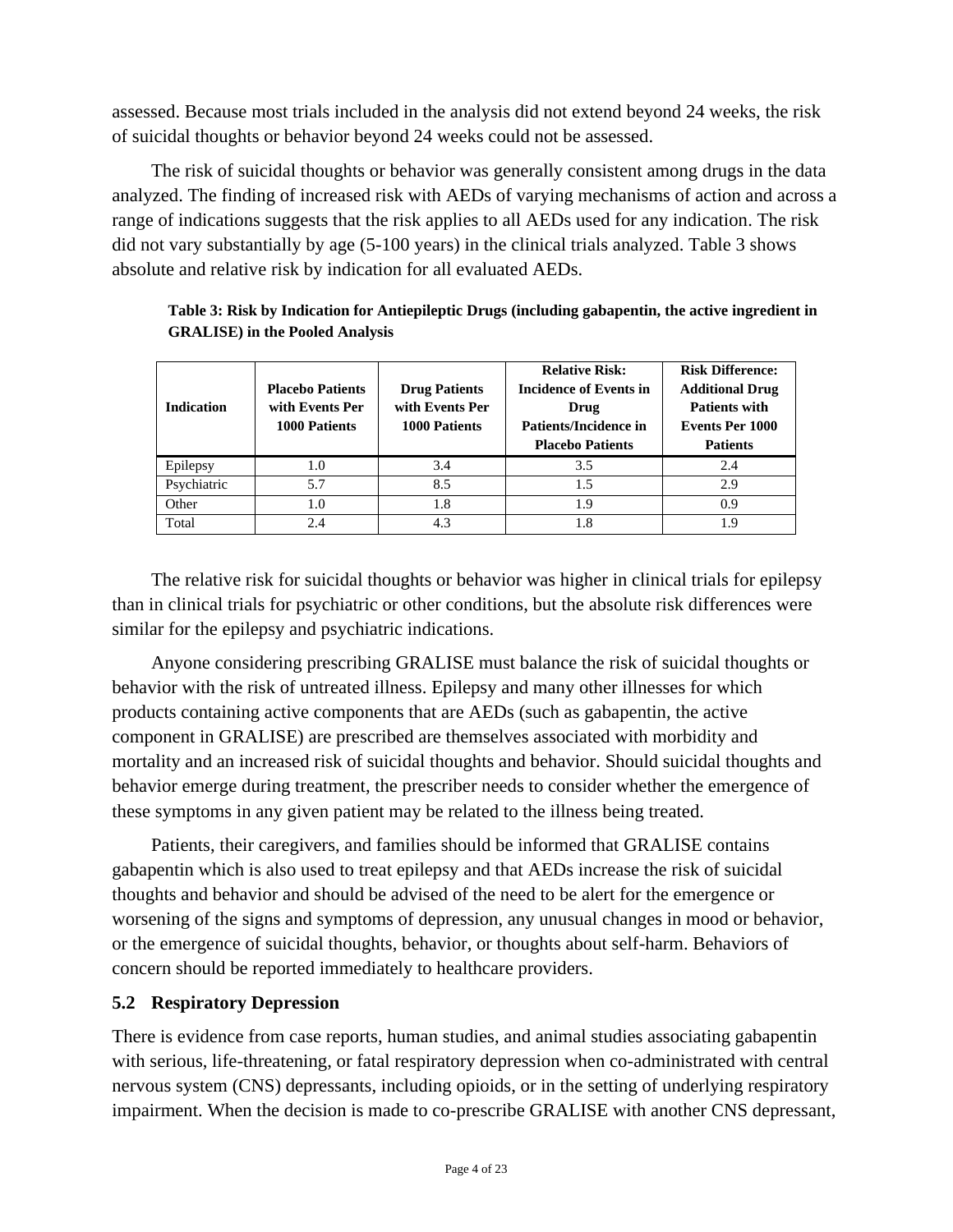particularly an opioid, or to prescribe GRALISE to patients with underlying respiratory impairment, monitor patients for symptoms of respiratory depression and sedation, and consider initiating GRALISE at a low dose. The management of respiratory depression may include close observation, supportive measures, and reduction or withdrawal of CNS depressants (including GRALISE).

## **5.3 Withdrawal of Gabapentin**

Gabapentin should be withdrawn gradually. If GRALISE is discontinued, this should be done gradually over a minimum of 1 week or longer (at the discretion of the prescriber).

## **5.4 Tumorigenic Potential**

In standard preclinical *in vivo* lifetime carcinogenicity studies, an unexpectedly high incidence of pancreatic acinar adenocarcinomas was identified in male, but not female, rats. The clinical significance of this finding is unknown.

In clinical trials of gabapentin therapy in epilepsy comprising 2,085 patient-years of exposure in patients over 12 years of age, new tumors were reported in 10 patients, and preexisting tumors worsened in 11 patients, during or within 2 years after discontinuing the drug. However, no similar patient population untreated with gabapentin was available to provide background tumor incidence and recurrence information for comparison. Therefore, the effect of gabapentin therapy on the incidence of new tumors in humans or on the worsening or recurrence of previously diagnosed tumors is unknown.

## **5.5 Drug Reaction with Eosinophilia and Systemic Symptoms (DRESS)/Multiorgan Hypersensitivity**

Drug Reaction with Eosinophilia and Systemic Symptoms (DRESS), also known as Multiorgan Hypersensitivity, has been reported in patients taking antiepileptic drugs, including GRALISE. Some of these events have been fatal or life-threatening. DRESS typically, although not exclusively, presents with fever, rash, and/or lymphadenopathy in association with other organ system involvement, such as hepatitis, nephritis, hematological abnormalities, myocarditis, or myositis sometimes resembling an acute viral infection. Eosinophilia is often present. Because this disorder is variable in its expression, other organ systems not noted here may be involved.

It is important to note that early manifestations of hypersensitivity, such as fever or lymphadenopathy, may be present even though rash is not evident. If such signs or symptoms are present, the patient should be evaluated immediately. GRALISE should be discontinued if an alternative etiology for the signs or symptoms cannot be established.

### **5.6 Laboratory Tests**

Clinical trial data do not indicate that routine monitoring of clinical laboratory procedures is necessary for the safe use of GRALISE. The value of monitoring gabapentin blood concentrations has not been established.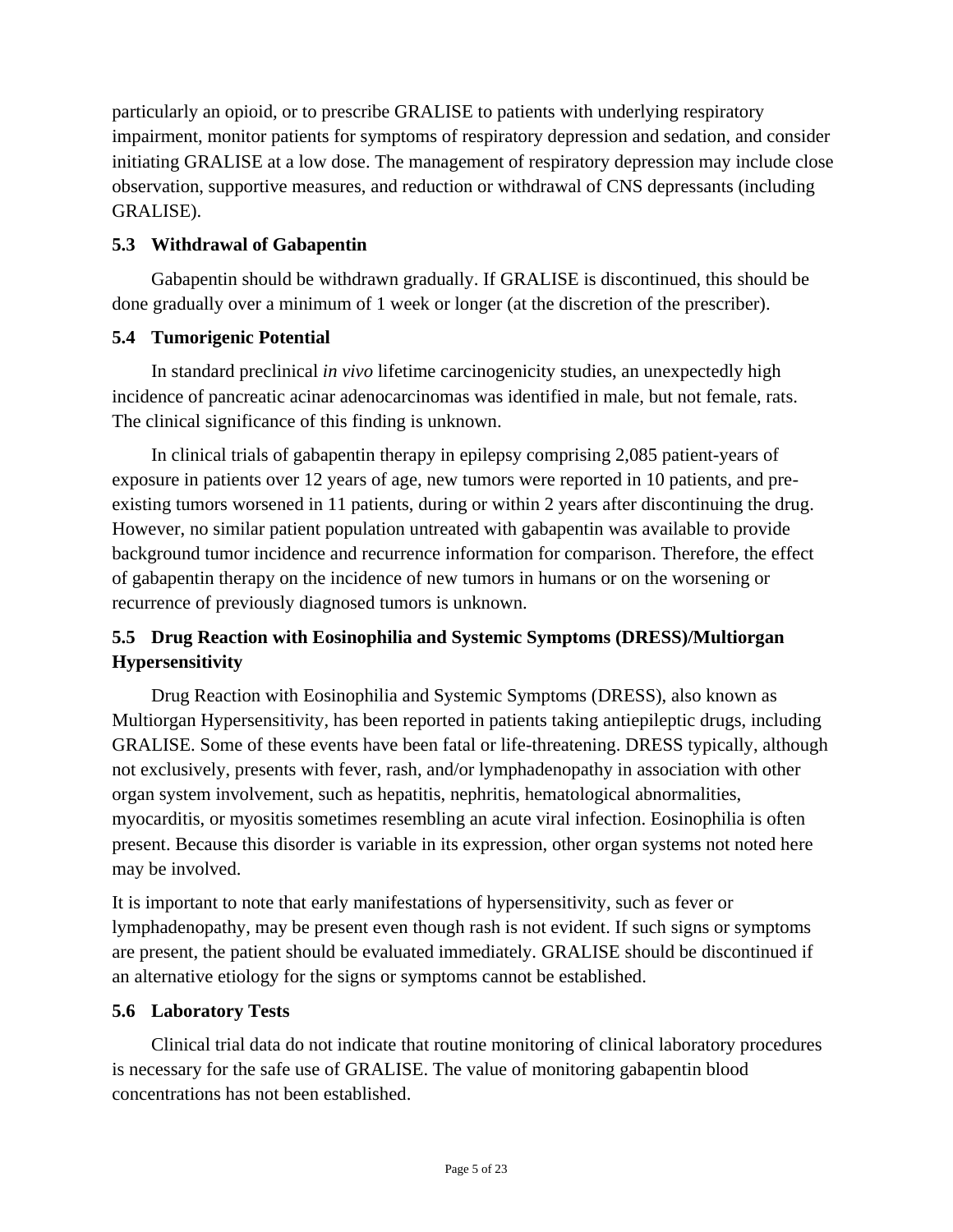#### **6 ADVERSE REACTIONS**

#### **6.1 Clinical Trials Experience**

Because clinical trials are conducted under widely varying conditions, adverse reaction rates observed in the clinical trials of a drug cannot be directly compared to rates in the clinical trials of another drug and may not reflect the rates observed in practice.

A total of 359 patients with neuropathic pain associated with postherpetic neuralgia have received GRALISE at doses up to 1800 mg daily during placebo-controlled clinical studies. In clinical trials in patients with postherpetic neuralgia, 9.7% of the 359 patients treated with GRALISE and 6.9% of 364 patients treated with placebo discontinued prematurely due to adverse reactions. In the GRALISE treatment group, the most common reason for discontinuation due to adverse reactions was dizziness. Of GRALISE-treated patients who experienced adverse reactions in clinical studies, the majority of those adverse reactions were either "mild" or "moderate".

Table 4 lists all adverse reactions, regardless of causality, occurring in at least 1% of patients with neuropathic pain associated with postherpetic neuralgia in the GRALISE group for which the incidence was greater than in the placebo group.

| <b>Body System - Preferred Term</b>          | <b>GRALISE</b><br>$N = 359$<br>$\frac{0}{0}$ | Placebo<br>$N = 364$<br>$\frac{0}{0}$ |
|----------------------------------------------|----------------------------------------------|---------------------------------------|
| <b>Ear and Labyrinth Disorders</b>           |                                              |                                       |
| Vertigo                                      | 1.4                                          | 0.5                                   |
| <b>Gastrointestinal Disorders</b>            |                                              |                                       |
| Diarrhea                                     | 3.3                                          | 2.7                                   |
| Dry mouth                                    | 2.8                                          | 1.4                                   |
| Constipation                                 | 1.4                                          | 0.3                                   |
| Dyspepsia                                    | 1.4                                          | 0.8                                   |
| <b>General Disorders</b>                     |                                              |                                       |
| Peripheral edema                             | 3.9                                          | 0.3                                   |
| Pain                                         | 1.1                                          | 0.5                                   |
| <b>Infections and Infestations</b>           |                                              |                                       |
| Nasopharyngitis                              | 2.5                                          | 2.2                                   |
| Urinary tract infection                      | 1.7                                          | 0.5                                   |
| <b>Investigations</b>                        |                                              |                                       |
| Weight increased                             | 1.9                                          | 0.5                                   |
| <b>Musculoskeletal and Connective Tissue</b> |                                              |                                       |
| <b>Disorders</b>                             |                                              |                                       |
| Pain in extremity                            | 1.9                                          | 0.5                                   |
| Back pain                                    | 1.7                                          | 1.1                                   |
| <b>Nervous System Disorders</b>              |                                              |                                       |
| <b>Dizziness</b>                             | 10.9                                         | 2.2                                   |

**Table 4: Treatment-Emergent Adverse Reaction Incidence in Controlled Trials in Neuropathic Pain Associated with Postherpetic Neuralgia (Events in at Least 1% of all GRALISE-Treated Patients and More Frequent Than in the Placebo Group)**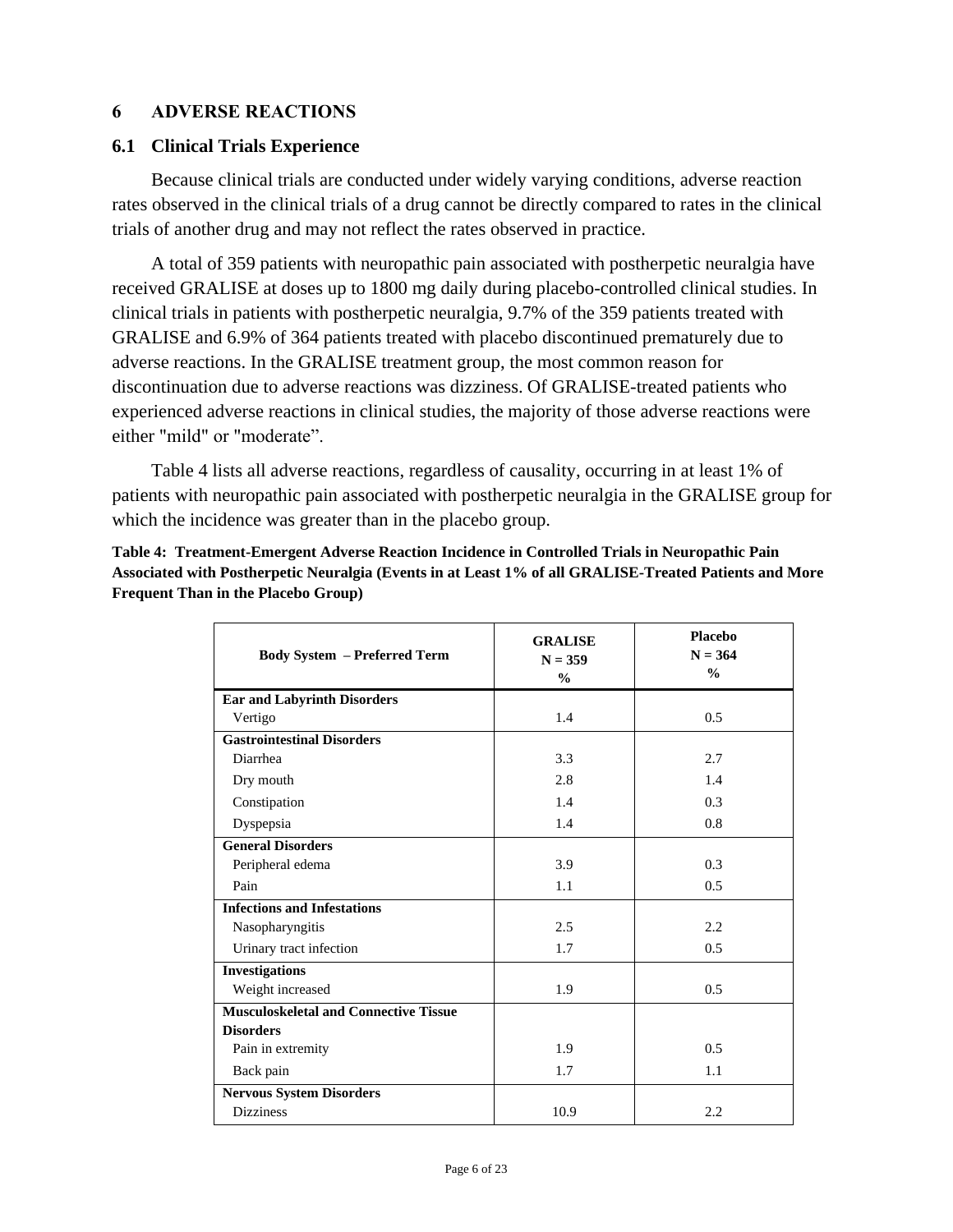| Somnolence | 4.J      | ↑ −<br>ا مط |
|------------|----------|-------------|
| Headache   | 4.∠      | 4.          |
| Lethargy   | $\cdots$ | 0.3         |

In addition to the adverse reactions reported in Table 4 above, the following adverse reactions with an uncertain relationship to GRALISE were reported during the clinical development for the treatment of postherpetic neuralgia. Events in more than 1% of patients but equally or more frequently in the GRALISE-treated patients than in the placebo group included blood pressure increase, confusional state, gastroenteritis viral, herpes zoster, hypertension, joint swelling, memory impairment, nausea, pneumonia, pyrexia, rash, seasonal allergy, and upper respiratory infection.

#### **6.2 Postmarketing and Other Experience with other Formulations of Gabapentin**

In addition to the adverse experiences reported during clinical testing of gabapentin, the following adverse experiences have been reported in patients receiving other formulations of marketed gabapentin. These adverse experiences have not been listed above and data are insufficient to support an estimate of their incidence or to establish causation. The listing is alphabetized: angioedema, blood glucose fluctuation, breast enlargement, bullous pemphigoid, elevated creatine kinase, elevated liver function tests, erythema multiforme, fever, hyponatremia, jaundice, movement disorder, Stevens-Johnson syndrome.

Adverse events following the abrupt discontinuation of gabapentin immediate release have also been reported. The most frequently reported events were anxiety, insomnia, nausea, pain and sweating.

There are postmarketing reports of life-threatening or fatal respiratory depression in patients taking gabapentin with opioids or other central nervous system (CNS) depressants, or in the setting of underlying respiratory impairment.

### **7 DRUG INTERACTIONS**

*In vitro* studies were conducted to investigate the potential of gabapentin to inhibit the major cytochrome P450 enzymes (CYP1A2, CYP2A6, CYP2C9, CYP2C19, CYP2D6, CYP2E1, and CYP3A4) that mediate drug and xenobiotic metabolism using isoform selective marker substrates and human liver microsomal preparations. Only at the highest concentration tested (171 mcg/mL; 1mM) was a slight degree of inhibition (14% to 30%) of isoform CYP2A6 observed. No inhibition of any of the other isoforms tested was observed at gabapentin concentrations up to 171 mcg/mL (approximately 15 times the  $C_{\text{max}}$  at 3600 mg/day).

Gabapentin is not appreciably metabolized nor does it interfere with the metabolism of commonly coadministered antiepileptic drugs.

The drug interaction data described in this section were obtained from studies involving healthy adults and adult patients with epilepsy.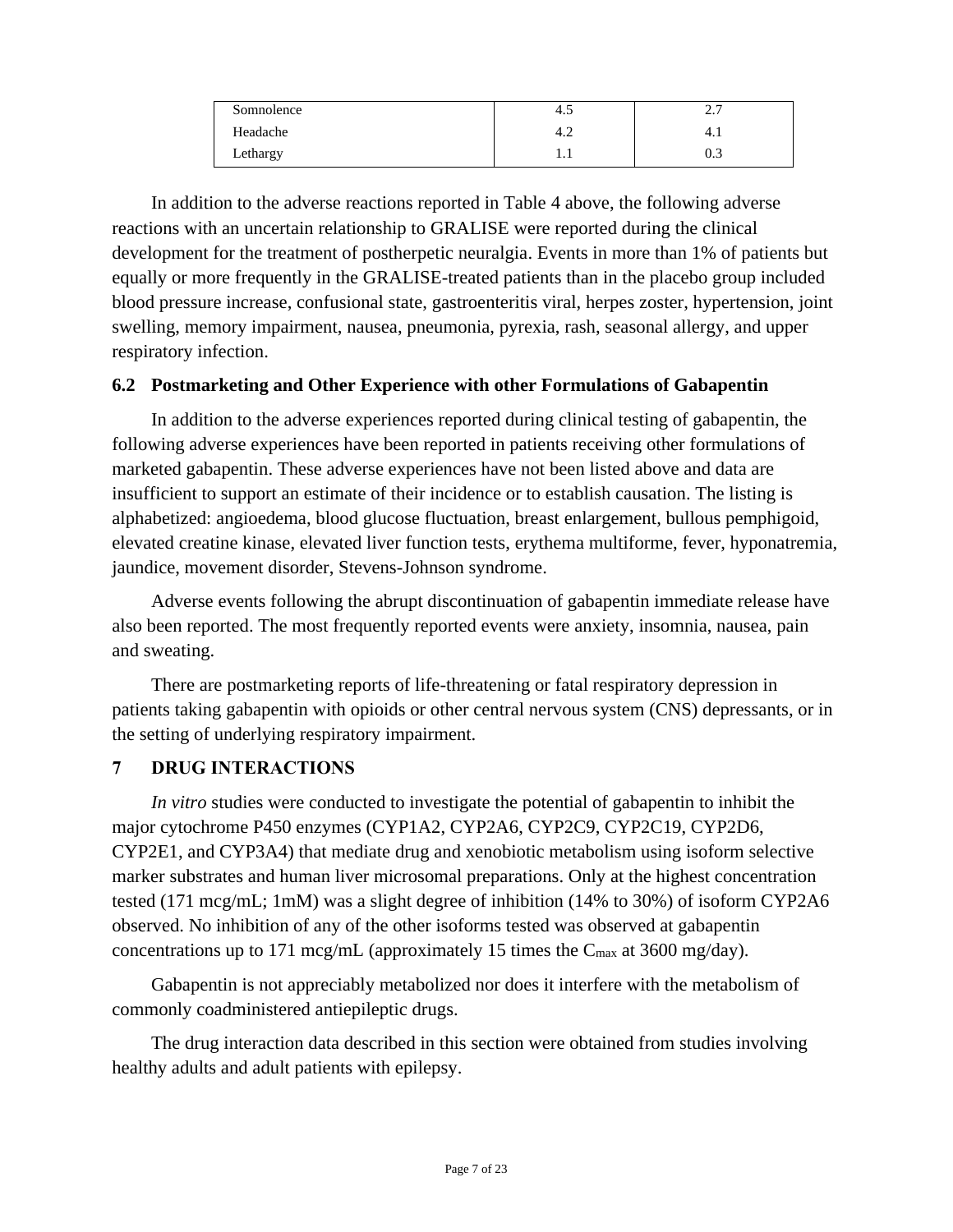## **7.1 Phenytoin**

In a single (400 mg) and multiple dose (400 mg three times daily) study of gabapentin immediate release in epileptic patients (N=8) maintained on phenytoin monotherapy for at least 2 months, gabapentin had no effect on the steady-state trough plasma concentrations of phenytoin and phenytoin had no effect on gabapentin pharmacokinetics.

### **7.2 Carbamazepine**

Steady-state trough plasma carbamazepine and carbamazepine 10, 11 epoxide concentrations were not affected by concomitant gabapentin immediate release (400 mg three times daily; N=12) administration. Likewise, gabapentin pharmacokinetics were unaltered by carbamazepine administration.

### **7.3 Valproic Acid**

The mean steady-state trough serum valproic acid concentrations prior to and during concomitant gabapentin immediate release administration (400 mg three times daily;  $N=17$ ) were not different and neither were gabapentin pharmacokinetic parameters affected by valproic acid.

### **7.4 Phenobarbital**

Estimates of steady-state pharmacokinetic parameters for phenobarbital or gabapentin immediate release (300 mg three times daily;  $N=12$ ) are identical whether the drugs are administered alone or together.

### **7.5 Naproxen**

Coadministration of single doses of naproxen (250 mg) and gabapentin immediate release (125 mg) to 18 volunteers increased gabapentin absorption by 12% to 15%. Gabapentin immediate release had no effect on naproxen pharmacokinetics. The doses are lower than the therapeutic doses for both drugs. The effect of coadministration of these drugs at therapeutic doses is not known.

### **7.6 Hydrocodone**

Coadministration of gabapentin immediate release (125 mg and 500 mg) and hydrocodone (10 mg) reduced hydrocodone  $C_{\text{max}}$  by 3% and 21%, respectively, and AUC by 4% and 22%, respectively. The mechanism of this interaction is unknown. Gabapentin AUC values were increased by 14%; the magnitude of the interaction at other doses is not known.

### **7.7 Morphine**

When a single dose (60 mg) of controlled-release morphine capsule was administered 2 hours prior to a single dose (600 mg) of gabapentin immediate release in 12 volunteers, mean gabapentin AUC values increased by 44% compared to gabapentin immediate release administered without morphine. The pharmacokinetics of morphine were not affected by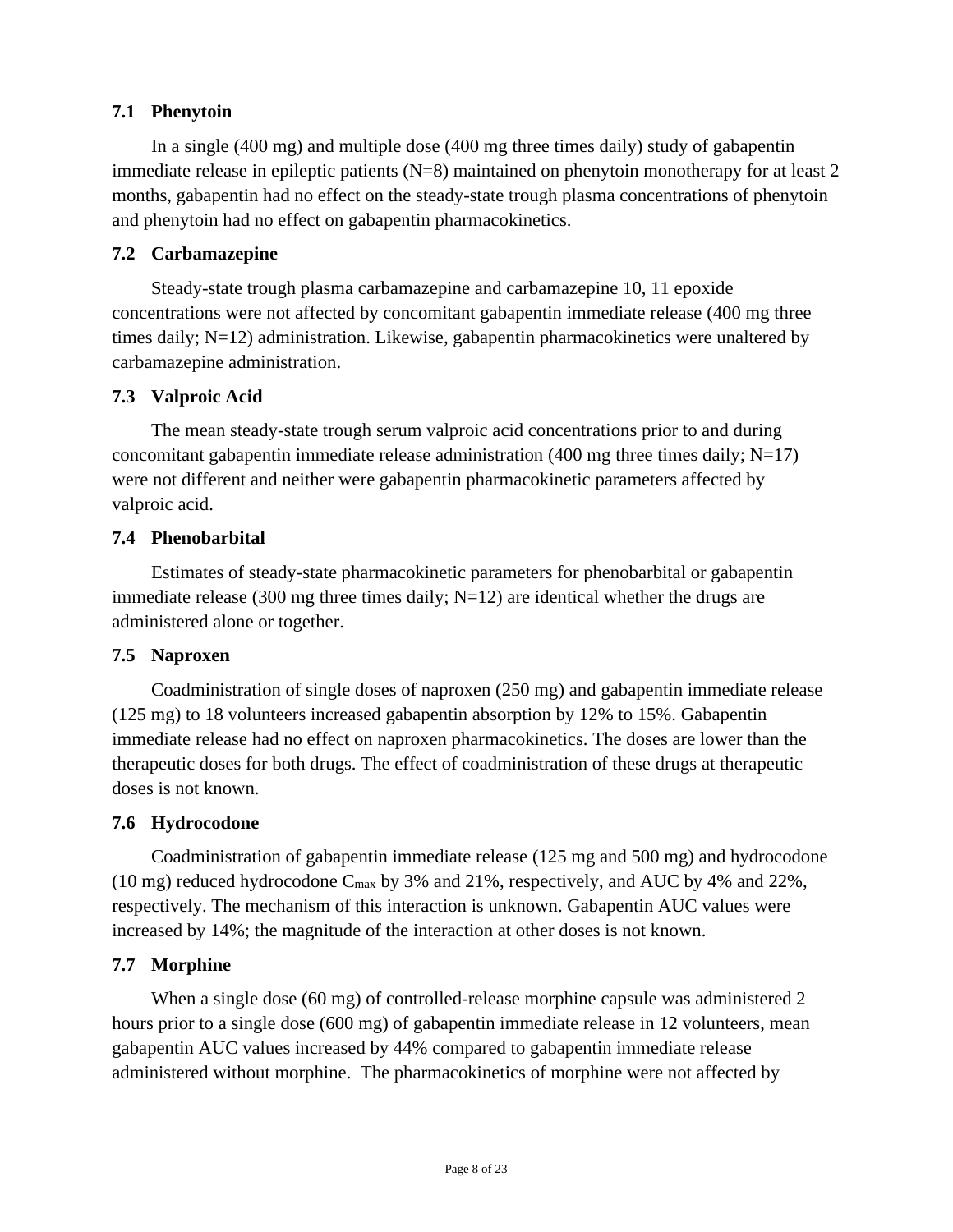administration of gabapentin immediate release 2 hours after morphine. The magnitude of this interaction at other doses is not known.

## **7.8 Cimetidine**

Cimetidine 300 mg decreased the apparent oral clearance of gabapentin by 14% and creatinine clearance by 10%. The effect of gabapentin immediate release on cimetidine was not evaluated. This decrease is not expected to be clinically significant.

## **7.9 Oral Contraceptives**

Gabapentin immediate release (400 mg three times daily) had no effect on the pharmacokinetics of norethindrone (2.5 mg) or ethinyl estradiol (50 mcg) administered as a single tablet, except that the  $C_{\text{max}}$  of norethindrone was increased by 13%. This interaction is not considered to be clinically significant.

## **7.10 Antacid (containing aluminum hydroxide and magnesium hydroxide)**

An antacid containing aluminum hydroxide and magnesium hydroxide reduced the bioavailability of gabapentin immediate release by about approximately 20%, but by only 5% when gabapentin immediate release was taken 2 hours after the antacid. It is recommended that GRALISE be taken at least 2 hours following the antacid (containing aluminum hydroxide and magnesium hydroxide) administration.

## **7.11 Probenecid**

Gabapentin immediate release pharmacokinetic parameters were comparable with and without probenecid, indicating that gabapentin does not undergo renal tubular secretion by the pathway that is blocked by probenecid.

## **7.12 Drug/Laboratory Test Interactions**

False positive readings were reported with the Ames-N-Multistix SG® dipstick test for urine protein when gabapentin was added to other antiepileptic drugs; therefore, the more specific sulfosalicylic acid precipitation procedure is recommended to determine the presence of urine protein.

## **8 USE IN SPECIFIC POPULATIONS**

## **8.1 Pregnancy**

Pregnancy Category C: Gabapentin has been shown to be fetotoxic in rodents, causing delayed ossification of several bones in the skull, vertebrae, forelimbs, and hindlimbs. These effects occurred when pregnant mice received oral doses of 1000 or 3000 mg/kg/day during the period of organogenesis, or approximately 3 to 8 times the maximum dose of 1800 mg/day given to PHN patients on a mg/m<sup>2</sup> basis. The no effect level was 500 mg/kg/day representing approximately the maximum recommended human dose [MRHD] on a mg/m<sup>2</sup> body surface area (BSA) basis. When rats were dosed prior to and during mating, and throughout gestation, pups from all dose groups (500, 1000 and 2000 mg/kg/day) were affected. These doses are equivalent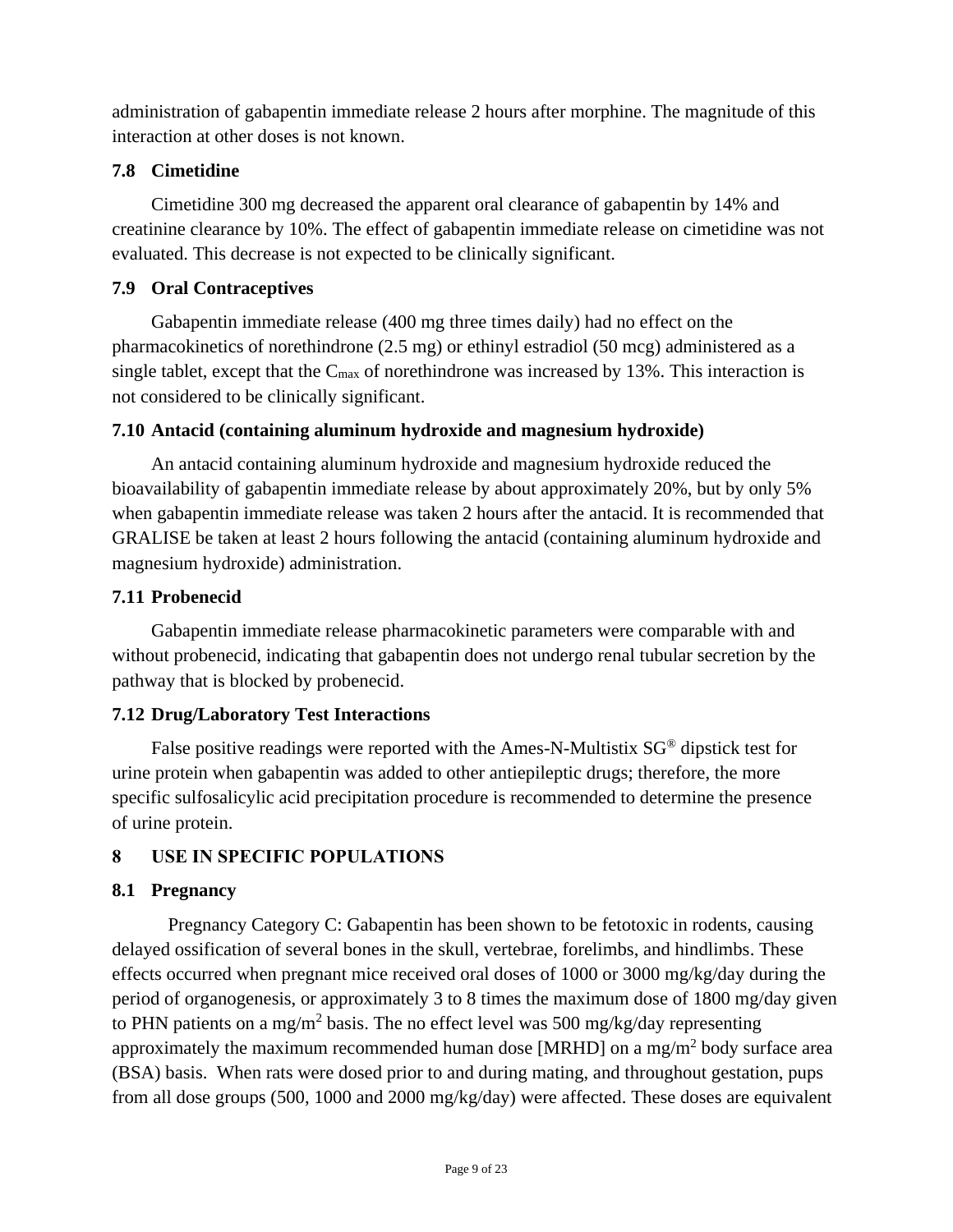to approximately 3 to 11 times the MRHD on a mg/m<sup>2</sup> BSA basis. There was an increased incidence of hydroureter and/or hydronephrosis in rats in a study of fertility and general reproductive performance at 2000 mg/kg/day with no effect at 1000 mg/kg/day, in a teratology study at 1500 mg/kg/day with no effect at 300 mg/kg/day, and in a perinatal and postnatal study at all doses studied (500, 1000 and 2000 mg/kg/day). The doses at which the effects occurred are approximately 3 to 11 times the maximum human dose of 1800 mg/day on a mg/m<sup>2</sup> basis; the noeffect doses were approximately 5 times (Fertility and General Reproductive Performance study) and approximately equal to (Teratogenicity study) the maximum human dose on a mg/m<sup>2</sup>BSA basis. Other than hydroureter and hydronephrosis, the etiologies of which are unclear, the incidence of malformations was not increased compared to controls in offspring of mice, rats, or rabbits given doses up to 100 times (mice), 60 times (rats), and 50 times (rabbits) the human daily dose on a mg/kg basis, or 8 times (mice), 10 times (rats), or 16 times (rabbits) the human daily dose on a mg/m<sup>2</sup> BSA basis. In a teratology study in rabbits, an increased incidence of postimplantation fetal loss occurred in dams exposed to 60, 300, and 1500 mg/kg/day, or 0.6 to 16 times the maximum human dose on a mg/m<sup>2</sup> BSA basis. There are no adequate and wellcontrolled studies in pregnant women. This drug should be used during pregnancy only if the potential benefit justifies the potential risk to the fetus.

To provide information regarding the effects of *in utero* exposure to GRALISE, physicians are advised to recommend that pregnant patients taking GRALISE enroll in the North American Antiepileptic Drug (NAAED) Pregnancy Registry. This can be done by calling the toll free number 1-888-233-2334, and must be done by patients themselves. Information on the registry can also be found at the website http://www.aedpregnancyregistry.org/.

#### **8.3 Nursing Mothers**

Gabapentin is secreted into human milk following oral administration. A nursed infant could be exposed to a maximum dose of approximately 1 mg/kg/day of gabapentin. Because the effect on the nursing infant is unknown, GRALISE should be used in women who are nursing only if the benefits clearly outweigh the risks.

### **8.4 Pediatric Use**

The safety and effectiveness of GRALISE in the management of postherpetic neuralgia in patients less than 18 years of age has not been studied.

### **8.5 Geriatric Use**

The total number of patients treated with GRALISE in controlled clinical trials in patients with postherpetic neuralgia was 359, of which 63% were 65 years of age or older. The types and incidence of adverse events were similar across age groups except for peripheral edema, which tended to increase in incidence with age.

GRALISE is known to be substantially excreted by the kidney. Reductions in GRALISE dose should be made in patients with age-related compromised renal function. *[see Dosage and Administration (2.2)]*.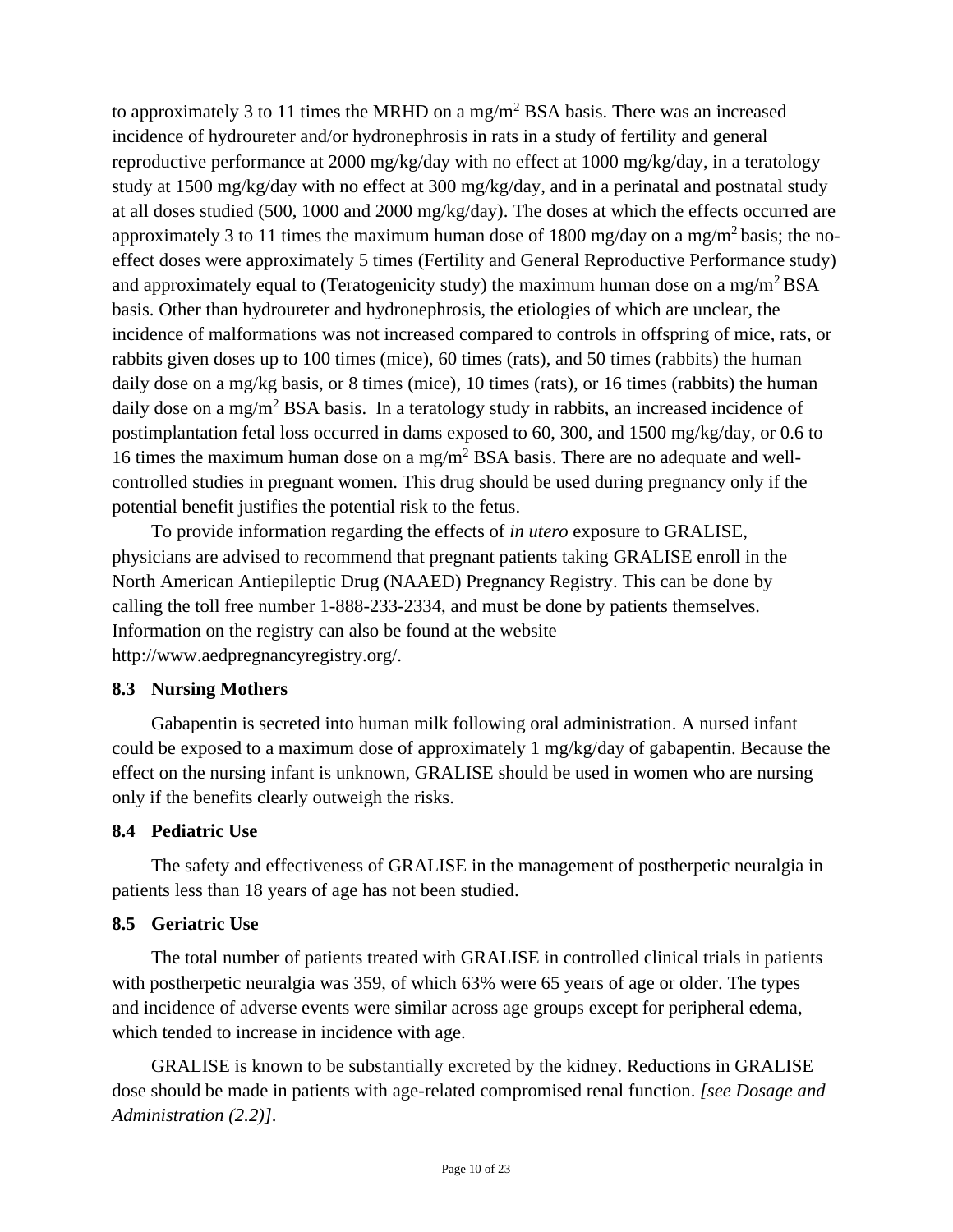#### **8.6 Hepatic Impairment**

Because gabapentin is not metabolized, studies have not been conducted in patients with hepatic impairment.

#### **8.7 Renal Impairment**

GRALISE is known to be substantially excreted by the kidney. Dosage adjustment is necessary in patients with impaired renal function*.* GRALISE should not be administered in patients with CrCL between 15 and 30 or in patients undergoing hemodialysis.*[see Dosage and Administration (2.2)]*.

### **9 DRUG ABUSE AND DEPENDENCE**

The abuse and dependence potential of GRALISE has not been evaluated in human studies.

#### **10 OVERDOSAGE**

Signs of acute toxicity in animals included ataxia, labored breathing, ptosis, sedation, hypoactivity, or excitation.

Acute oral overdoses of gabapentin have been reported. Symptoms include double-vision, tremor, slurred speech, drowsiness, altered mental status, dizziness, lethargy, and diarrhea. Fatal respiratory depression has been reported with gabapentin overdose, alone and in combination with other central nervous system (CNS) depressants.

Gabapentin can be removed by hemodialysis. Hemodialysis has been performed in overdose cases reported, and it may be indicated by the patient's clinical state or in patients with significant renal impairment.

### **11 DESCRIPTION**

Gabapentin is 1-(aminomethyl)cyclohexaneacetic acid; γ-amino-2-cyclohexyl-butyric acid with a molecular formula of C<sub>9</sub>H<sub>17</sub>NO<sub>2</sub> and a molecular weight of 171.24.

The structural formula is:



Gabapentin is a white to off-white crystalline solid with a pKa1 of 3.7 and a pKa2 of 10.7. It is freely soluble in water and acidic and basic solutions. The log of the partition coefficient (n-octanol/ 0.05M phosphate buffer) at pH 7.4 is -1.25.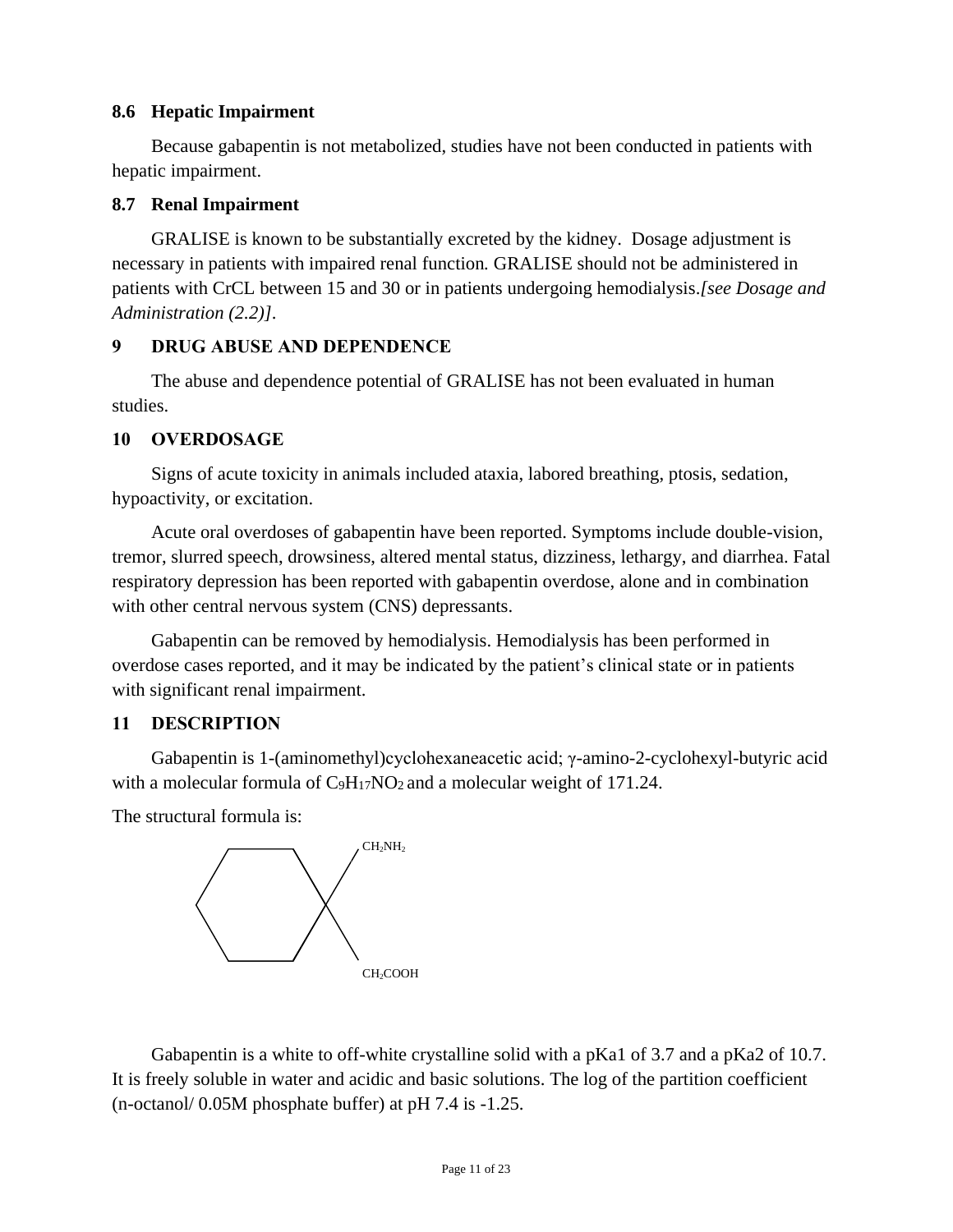GRALISE is supplied as tablets containing 300 mg or 600 mg of gabapentin. GRALISE tablets swell in gastric fluid and gradually release gabapentin. Each 300 mg tablet contains the inactive ingredients copovidone, hypromellose, magnesium stearate, microcrystalline cellulose, polyethylene oxide, and Opadry® II white. Opadry® II white contains polyvinyl alcohol, titanium dioxide, talc, polyethylene glycol 3350, and lecithin (soya). Each 600 mg tablet contains the inactive ingredients copovidone, hypromellose, magnesium stearate, polyethylene oxide, and Opadry® II beige. Opadry® II beige contains polyvinyl alcohol, titanium dioxide, talc, polyethylene glycol 3350, iron oxide yellow, and iron oxide red.

### **12 CLINICAL PHARMACOLOGY**

#### **12.1 Mechanism of Action**

The mechanism of action by which gabapentin exerts its analgesic action is unknown but in animal models of analgesia, gabapentin prevents allodynia (pain-related behavior in response to a normally innocuous stimulus) and hyperalgesia (exaggerated response to painful stimuli). Gabapentin prevents pain-related responses in several models of neuropathic pain in rats and mice (e.g., spinal nerve ligation models, spinal cord injury model, acute herpes zoster infection model). Gabapentin also decreases pain-related responses after peripheral inflammation (carrageenan footpad test, late phase of formulin test), but does not alter immediate pain-related behaviors (rat tail flick test, formalin footpad acute phase). The relevance of these models to human pain is not known.

Gabapentin is structurally related to the neurotransmitter GABA (gamma-aminobutyric acid), but it does not modify GABA<sub>A</sub> or GABA<sub>B</sub> radioligand binding, it is not converted metabolically into GABA or a GABA agonist, and it is not an inhibitor of GABA uptake or degradation. In radioligand binding assays at concentrations up to 100 μM, gabapentin did not exhibit affinity for a number of other receptor sites, including benzodiazepine, glutamate, Nmethyl-D-aspartate (NMDA), quisqualate, kainate, strychnine-insensitive or strychninesensitive glycine; alpha 1, alpha 2, or beta adrenergic; adenosine A1 or A2; cholinergic, muscarinic, or nicotinic; dopamine D1 or D2; histamine H1; serotonin S1 or S2; opiate mu, delta, or kappa; cannabinoid 1; voltage-sensitive calcium channel sites labeled with nitrendipine or diltiazem; or at voltage-sensitive sodium channel sites labeled with batrachotoxinin A20 alpha-benzoate. Gabapentin did not alter the cellular uptake of dopamine, noradrenaline, or serotonin.

*In vitro* studies with radiolabeled gabapentin have revealed a gabapentin binding site in areas of rat brain including neocortex and hippocampus. A high-affinity binding protein in animal brain tissue has been identified as an auxiliary subunit of voltage-activated calcium channels. However, functional correlates of gabapentin binding, if any, remain to be elucidated. It is hypothesized that gabapentin antagonizes thrombospondin binding to  $\alpha$ 2δ-1 as a receptor involved in excitatory synapse formation and suggested that gabapentin may function therapeutically by blocking new synapse formation.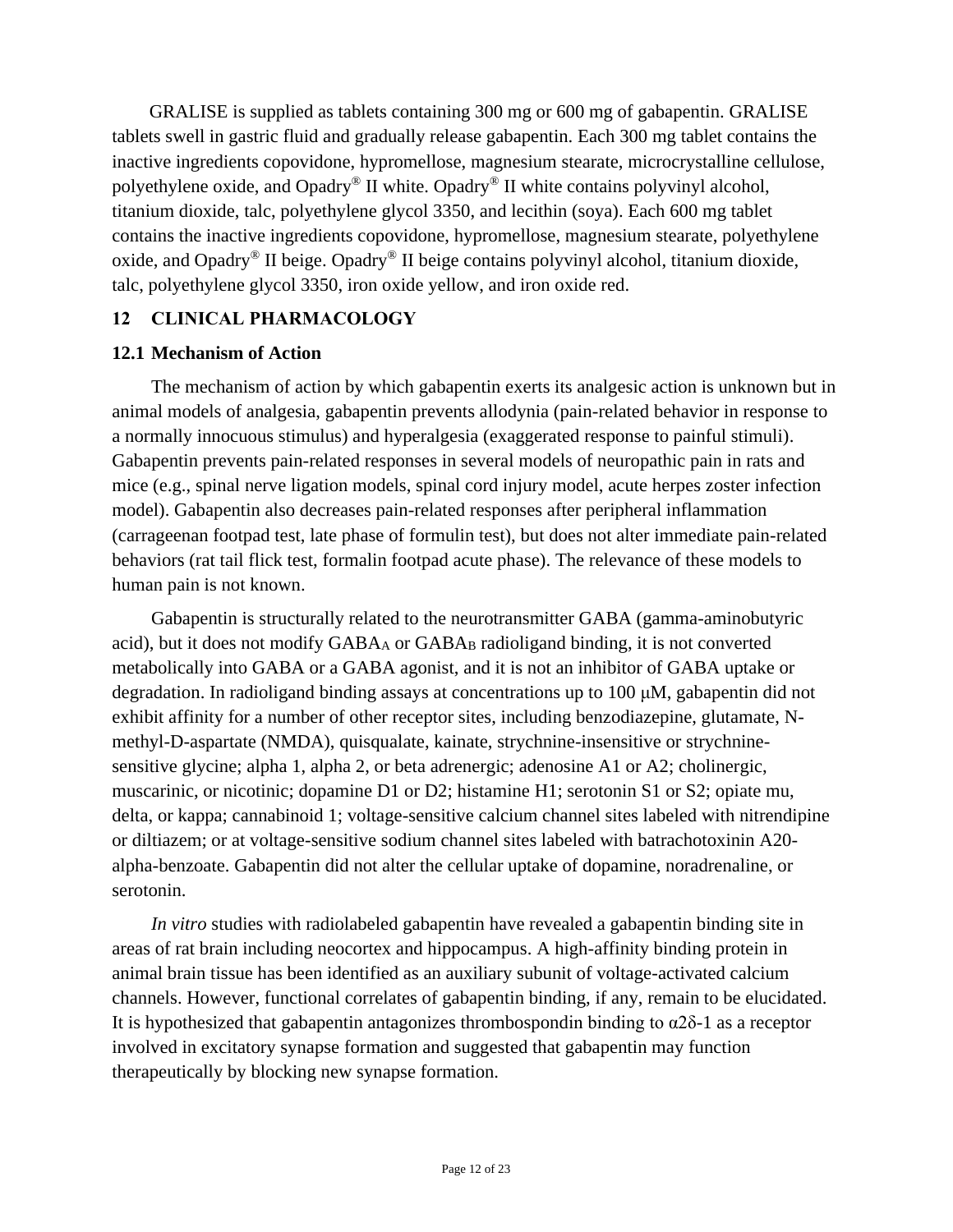#### **12.2 Pharmacodynamics**

No pharmacodynamic studies have been conducted with GRALISE.

#### **12.3 Pharmacokinetics**

#### *Absorption and Bioavailability*

Gabapentin is absorbed from the proximal small bowel by a saturable L-amino transport system. Gabapentin bioavailability is not dose proportional; as the dose is increased, bioavailability decreases.

When GRALISE (1800 mg once daily) and gabapentin immediate release (600 mg three times a day) were administered with high fat meals (50% of calories from fat), GRALISE has a higher C<sub>max</sub> and lower AUC at steady state compared to gabapentin immediate release (Table 5). Time to reach maximum plasma concentration  $(T_{\text{max}})$  for GRALISE is 8 hours, which is about 4-6 hours longer compared to gabapentin immediate release.

#### **Table 5: Mean (SD) Steady-State Pharmacokinetics for GRALISE and Gabapentin Immediate Release in Plasma of Healthy Subjects (Day 5, n = 21)**

| <b>Pharmacokinetic</b><br><b>Parameters</b><br>$(Mean \pm SD)$ | <b>GRALISE</b><br>1800 mg QD | <b>Gabapentin Immediate</b><br><b>Release</b><br>600 mg TID |
|----------------------------------------------------------------|------------------------------|-------------------------------------------------------------|
| $AUCO-24$                                                      | $132,808 \pm 34,701$         | $141,301 \pm 29,759$                                        |
| $(ng \bullet hr/mL)$                                           |                              |                                                             |
| $C_{\text{max}}$ (ng/mL)                                       | $9,585 \pm 2,326$            | $8,536 \pm 1,715$                                           |
| $C_{\min}$ (ng/mL)                                             | $1.842 \pm 654$              | $2.588 \pm 783$                                             |
| $T_{\text{max}}$ (hr) median                                   | $8(3-12)$                    | $2(1-5)*$                                                   |
| (range)                                                        |                              |                                                             |

 $*$  = relative to most recent dose

Do not use GRALISE interchangeably with other gabapentin products because of differing pharmacokinetic profiles that affect frequency of administration.

GRALISE should be taken with evening meals. If it is taken on an empty stomach, the bioavailability will be substantially lower.

Administration of GRALISE with food increases the rate and extent of absorption of gabapentin compared to the fasted state. Cmax of gabapentin increases 33-84% and AUC of gabapentin increases 33-118% with food depending on the fat content of the meal. GRALISE should be taken with food*.*

### *Distribution*

Gabapentin is less than 3% bound to plasma proteins. After 150 mg intravenous administration, the mean  $\pm$  SD volume of distribution is  $58 \pm 6$  L.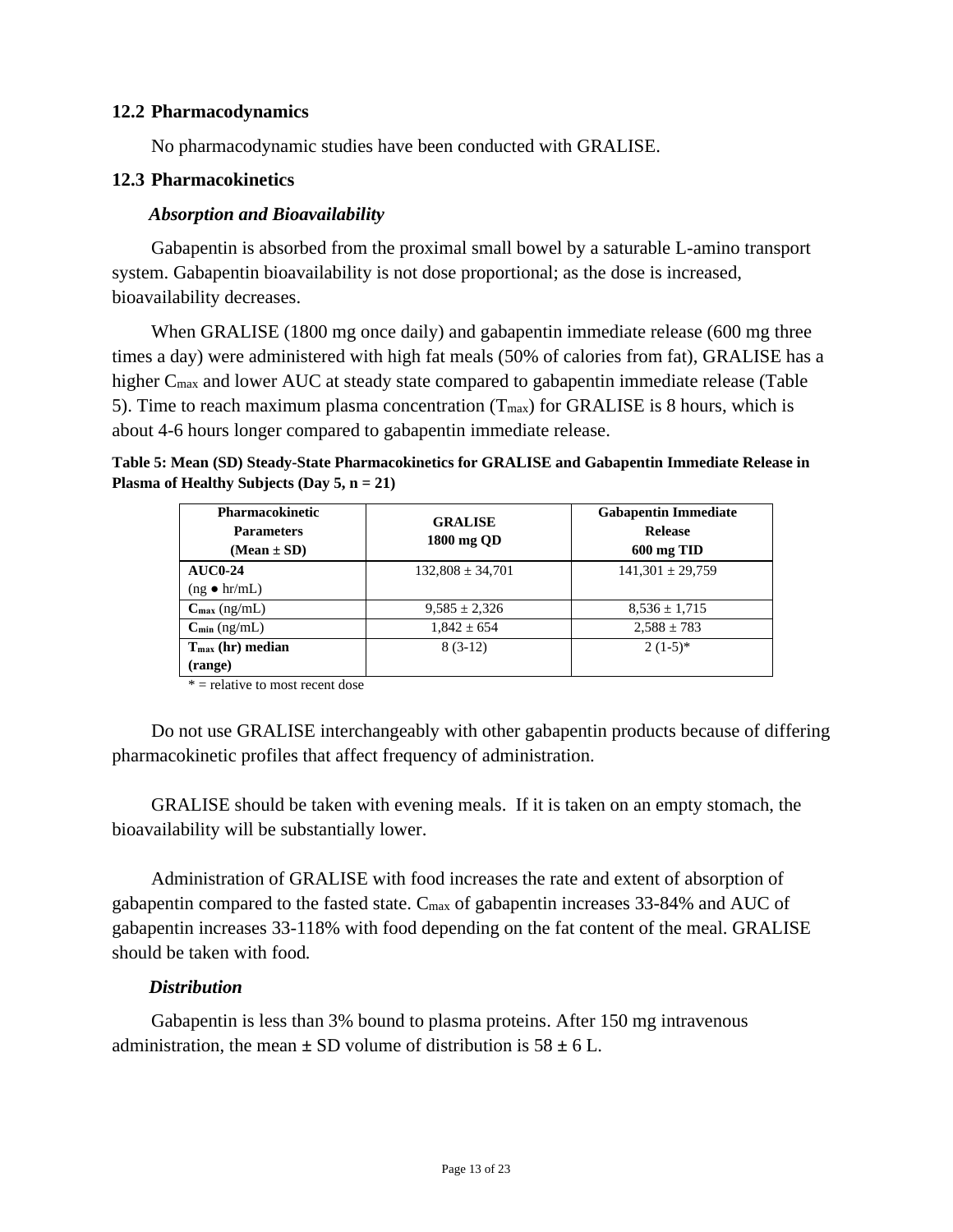#### *Metabolism and Excretion*

Gabapentin is eliminated by renal excretion as unchanged drug. Gabapentin is not appreciably metabolized in humans. In patients with normal renal function given gabapentin immediate release 1200 to 3000 mg/day, the drug elimination half-life  $(t_{1/2})$  was 5 to 7 hours. Elimination kinetics do not change with dose level or multiple doses.

Gabapentin elimination rate constant, plasma clearance, and renal clearance are directly proportional to creatinine clearance. In elderly patients and patients with impaired renal function, plasma clearance is reduced. Gabapentin can be removed from plasma by hemodialysis.

Dosage adjustment in patients with compromised renal function is necessary. In patients undergoing hemodialysis, GRALISE should not be administered *[see Dosage and Administration (2.2)].*

#### **12.4 Special Populations**

*Renal Insufficiency:* As renal function decreases, renal and plasma clearances and the apparent elimination rate constant decrease, while  $C_{\text{max}}$  and  $t_{1/2}$  increase.

In patients (N=60) with creatinine clearance of at least 60, 30 to 59, or less than 30 mL/min, the median renal clearance rates for a 400 mg single dose of gabapentin immediate release were 79, 36, and 11 mL/min, respectively, and the median  $t_{1/2}$  values were 9.2, 14, and 40 hours, respectively.

Dosage adjustment is necessary in patients with impaired renal function *[see Dosage and Administration (2.2)].*

*Hemodialysis:* In a study in anuric adult subjects (N=11), the apparent elimination halflife of gabapentin on nondialysis days was about 132 hours; during dialysis the apparent halflife of gabapentin was reduced to 3.8 hours. Hemodialysis thus has a significant effect on gabapentin elimination in anuric subjects. GRALISE should not be administered in patients undergoing hemodialysis. Alternative formulations of gabapentin products should be considered in patients undergoing hemodialysis.

*Elderly:* Apparent oral and renal clearances of gabapentin decrease with increasing age, although this may be related to the decline in renal function with age. Reductions in gabapentin dose should be made in patients with age-related compromised renal function *[see Dosage and Administration (2.2)].*

*Hepatic Impairment:* Because gabapentin is not metabolized, studies have not been conducted in patients with hepatic impairment.

*Pediatrics:* The pharmacokinetics of GRALISE have not been studied in patients less than 18 years of age.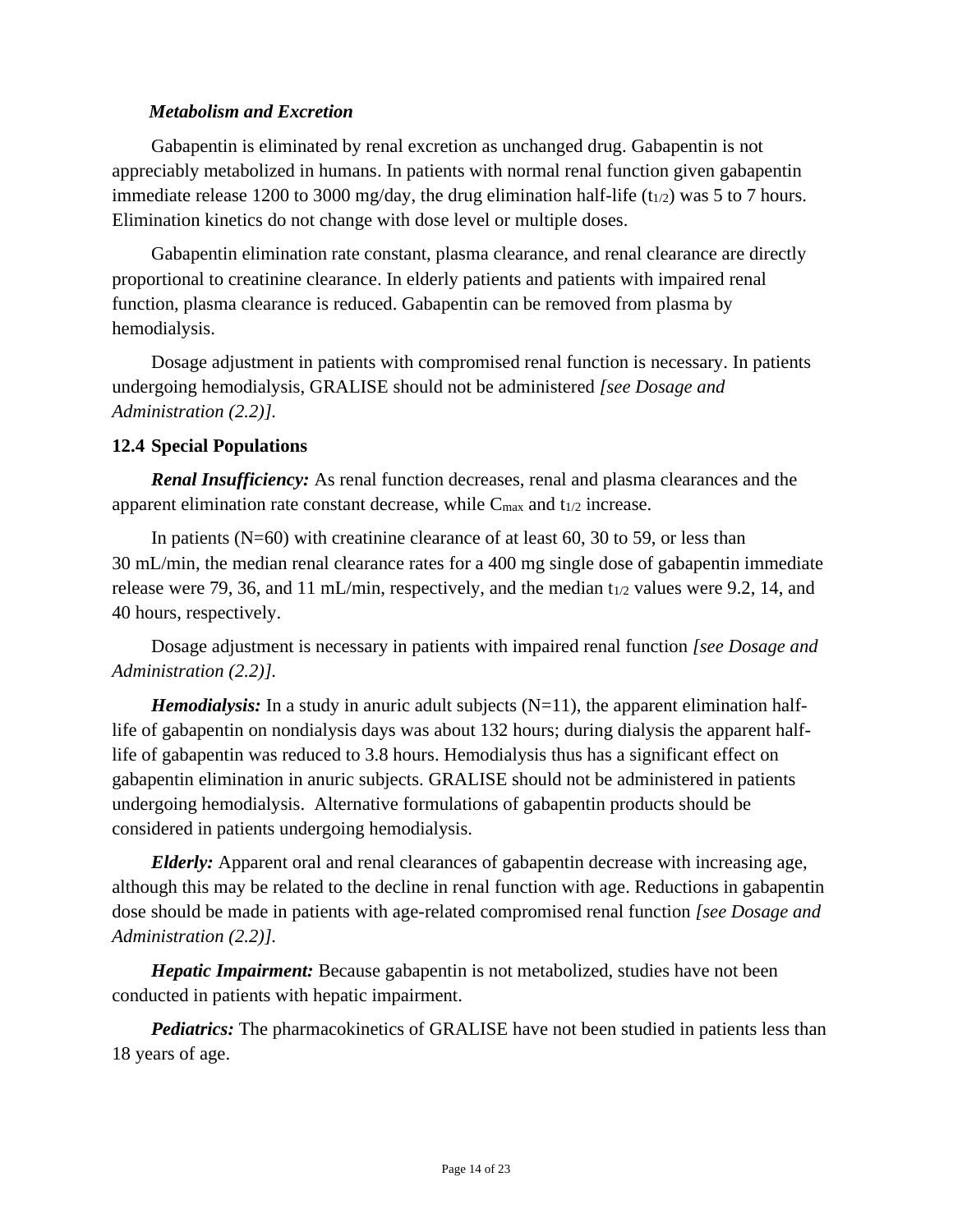*Gender:* Although no formal study has been conducted to compare the pharmacokinetics of gabapentin in men and women, it appears that the pharmacokinetic parameters for males and females are similar and there are no significant gender differences.

*Race:* Pharmacokinetic differences due to race have not been studied. Because gabapentin is primarily renally excreted and there are no important racial differences in creatinine clearance, pharmacokinetic differences due to race are not expected.

## **13 NONCLINICAL TOXICOLOGY**

### **13.1 Carcinogenesis, Mutagenesis, Impairment of Fertility**

Gabapentin was given in the diet to mice at 200, 600, and 2000 mg/kg/day and to rats at 250, 1000, and 2000 mg/kg/day for 2 years. A statistically significant increase in the incidence of pancreatic acinar cell adenoma and carcinomas was found in male rats receiving the high dose; the no-effect dose for the occurrence of carcinomas was 1000 mg/kg/day. Peak plasma concentrations of gabapentin in rats receiving the high dose of 2000 mg/kg/day were more than 10 times higher than plasma concentrations in humans receiving 1800 mg per day and in rats receiving 1000 mg/kg/day peak plasma concentrations were more than 6.5 times higher than in humans receiving 1800 mg/day. The pancreatic acinar cell carcinomas did not affect survival, did not metastasize and were not locally invasive. The relevance of this finding to carcinogenic risk in humans is unclear.

Studies designed to investigate the mechanism of gabapentin-induced pancreatic carcinogenesis in rats indicate that gabapentin stimulates DNA synthesis in rat pancreatic acinar cells *in vitro* and, thus, may be acting as a tumor promoter by enhancing mitogenic activity. It is not known whether gabapentin has the ability to increase cell proliferation in other cell types or in other species, including humans.

Gabapentin did not demonstrate mutagenic or genotoxic potential in 3 *in vitro* and 4 *in vivo* assays. It was negative in the Ames test and the *in vitro* HGPRT forward mutation assay in Chinese hamster lung cells; it did not produce significant increases in chromosomal aberrations in the *in vitro* Chinese hamster lung cell assay; it was negative in the *in vivo* chromosomal aberration assay and in the *in vivo* micronucleus test in Chinese hamster bone marrow; it was negative in the *in vivo* mouse micronucleus assay; and it did not induce unscheduled DNA synthesis in hepatocytes from rats given gabapentin.

No adverse effects on fertility or reproduction were observed in rats at doses up to 2000 mg/kg (approximately 11 times the maximum recommended human dose on an mg/m<sup>2</sup> basis).

### **14 CLINICAL STUDIES**

The efficacy of GRALISE for the management of postherpetic neuralgia was established in a double-blind, placebo-controlled, multicenter study. This study enrolled patients between the age of 21 to 89 with postherpetic neuralgia persisting for at least 6 months following healing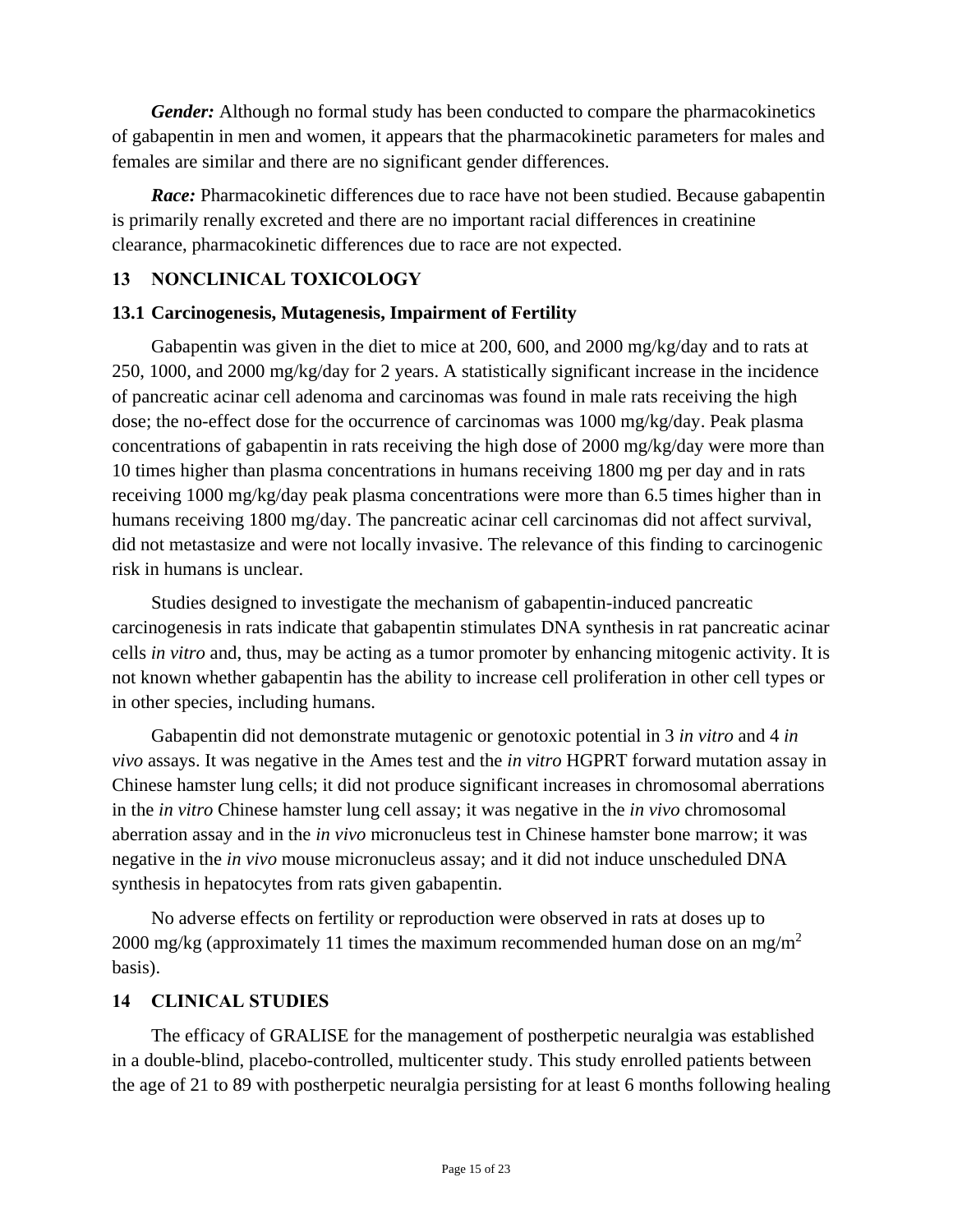of herpes zoster rash and a minimum baseline pain intensity score of at least 4 on an 11-point numerical pain rating scale ranging from 0 (no pain) to 10 (worst possible pain).

This 11-week study compared GRALISE 1800 mg once daily with placebo. A total of 221 and 231 patients were treated with GRALISE or placebo, respectively. The study treatment including titration for all patients comprised a 10-week treatment period followed by 1-week of dose tapering. Double-blind treatment began with titration starting at 300 mg/day and titrated up to a total daily dose of 1800 mg over 2 weeks, followed by 8 weeks fixed dosing at 1800 mg once daily, and then 1 week of dose tapering. During the 8-week stable dosing period, patients took 3 active or placebo tablets each night with the evening meal. During baseline and treatment, patients recorded their pain in a daily diary using an 11-point numeric pain rating scale. The mean baseline pain score was 6.6 and 6.5 for GRALISE and placebo-treated patients, respectively.

Treatment with GRALISE statistically significantly improved the endpoint mean pain score from baseline. For various degrees of improvement in pain from baseline to study endpoint, Figure 1 shows the fraction of patients achieving that degree of improvement. The figure is cumulative, so that patients whose change from baseline is, for example, 50%, are also included at every level of improvement below 50%. Patients who did not complete the study were assigned 0% improvement.



**Figure 1:Percent of Patients Achieving Various Levels of Pain Relief**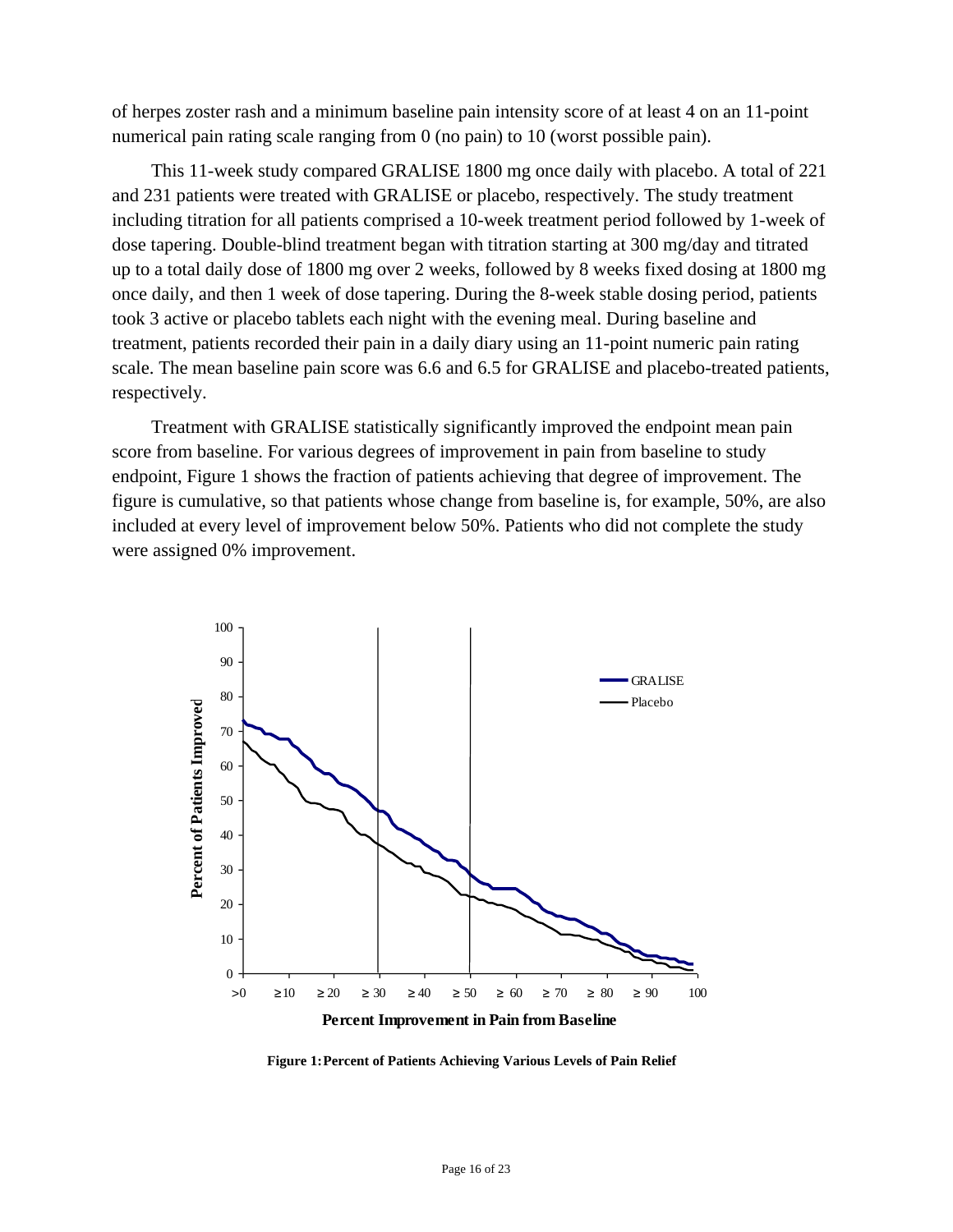#### **16 HOW SUPPLIED/STORAGE AND HANDLING**

GRALISE (gabapentin) Tablets are supplied as follows:

#### **300 mg tablets:**

GRALISE 300 mg tablets are white, oval shaped tablets debossed with "SLV" on one side and "300" on the other side.

NDC 52427-803-90 (Bottle of 90)

#### **600 mg tablets:**

GRALISE 600 mg tablets are beige, oval shaped tablets debossed with "SLV" on one side and "600" on the other side.

NDC 52427-806-90 (Bottle of 90)

### **Storage**

Store at 25ºC (77ºF); excursions permitted to 15º to 30ºC (59º to 86ºF) [see USP Controlled Room Temperature].

Keep out of reach of children.

## **17 PATIENT COUNSELING INFORMATION**

Advise patients of the availability of a Medication Guide, and instruct them to read the Medication Guide prior to taking GRALISE.

- Advise patients that GRALISE is not interchangeable with other formulations of gabapentin.
- Advise patients to take GRALISE only as prescribed. GRALISE may cause dizziness, somnolence, and other signs and symptoms of CNS depression.
- Advise patients not to drive or operate other complex machinery until they have gained sufficient experience on GRALISE to gauge whether or not it adversely affects their mental and/or motor performance. Advise patients who require concomitant treatment with morphine to tell their prescriber if they develop signs of CNS depression such as somnolence. If this occurs the dose of GRALISE or morphine should be reduced accordingly.
- Advise patients that if they miss a dose of GRALISE to take it with food as soon as they remember. If it is almost time for the next dose, just skip the missed dose and take the next dose at the regular time. Do not take two doses at the same time.
- Advise patients that if they take too much GRALISE, to call their healthcare provider or poison control center, or go to the nearest emergency room right away.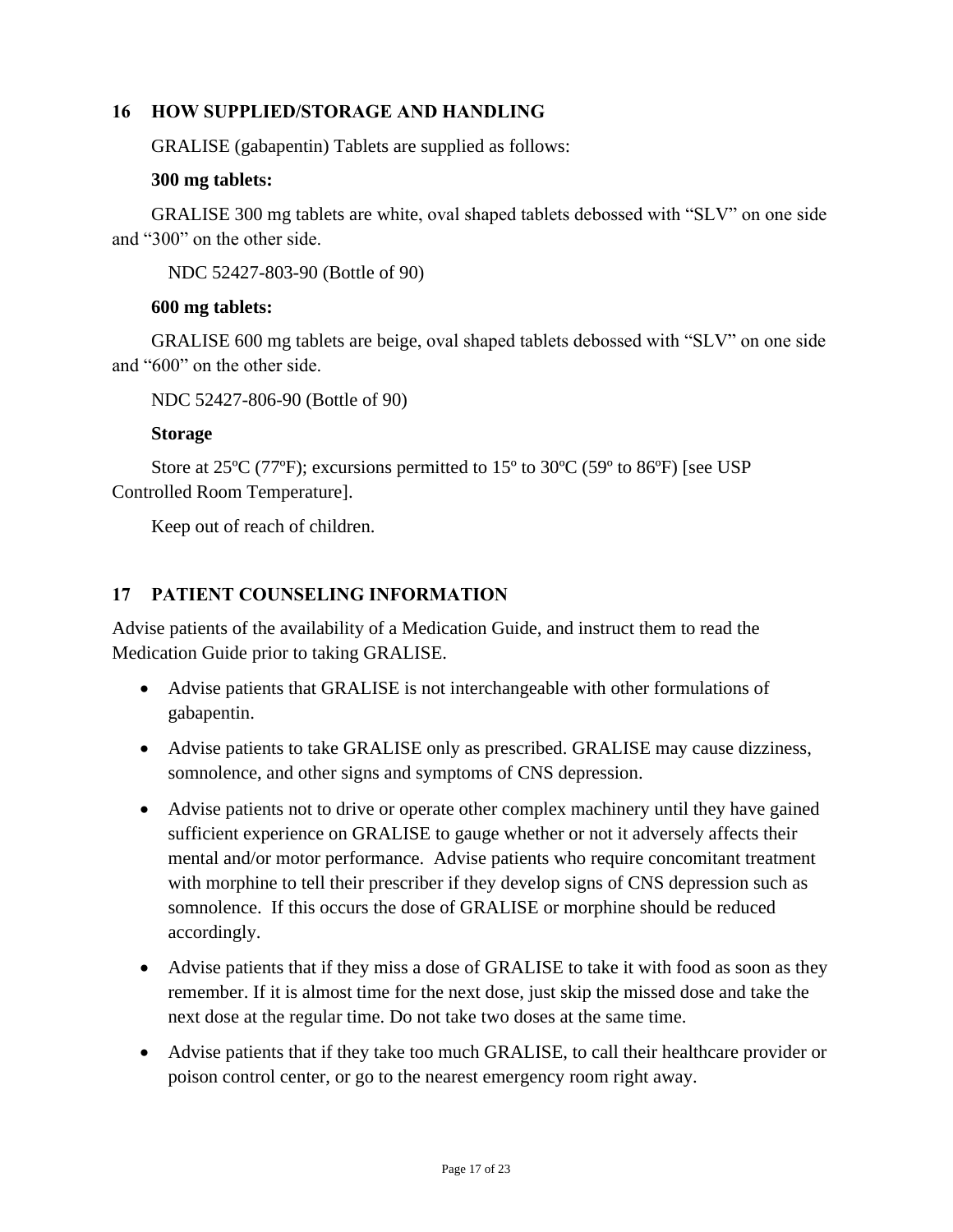## **17.1 Suicidal Thoughts and Behavior**

Advise patients, their caregivers, and families that AEDs, including gabapentin, the active ingredient in GRALISE, may increase the risk of suicidal thoughts and behavior and should be advised of the need to be alert for the emergence or worsening of symptoms of depression, any unusual changes in mood or behavior, or the emergence of suicidal thoughts, behavior, or thoughts about self-harm. Behaviors of concern should be reported immediately to healthcare providers *[see Warnings and Precautions (5.1)].*

### **17.2 Respiratory Depression**

Inform patients about the risk of respiratory depression. Include information that the risk is greatest for those using concomitant central nervous system (CNS) depressants (such as opioid analgesics) or in those with underlying respiratory impairment. Teach patients how to recognize respiratory depression and advise them to seek medical attention immediately if it occurs *[see Warnings and Precautions (5.2)].*

### **17.3 Dosing and Administration**

GRALISE is not interchangeable with other gabapentin products because of differing pharmacokinetic profiles that affect the frequency of administration.

The safety and effectiveness of GRALISE in patients with epilepsy has not been studied.

Advise patients that GRALISE should be taken orally once-daily with the evening meal. GRALISE tablets should be swallowed whole. Do not split, crush, or chew the tablets *[see Dosage and Administration (2.1)].*

Distributed by: Almatica Pharma LLC Morristown, NJ 07960 USA

Brands listed are trademarks of their respective owners.

PI803-00 Revised: 04/2020

U.S. Patents: 7,438,927; 6,340,475; 6,488,962; 6,635,280; 6,723,340; 7,731,989; 8,192,756; 8,252,332; 8,333,992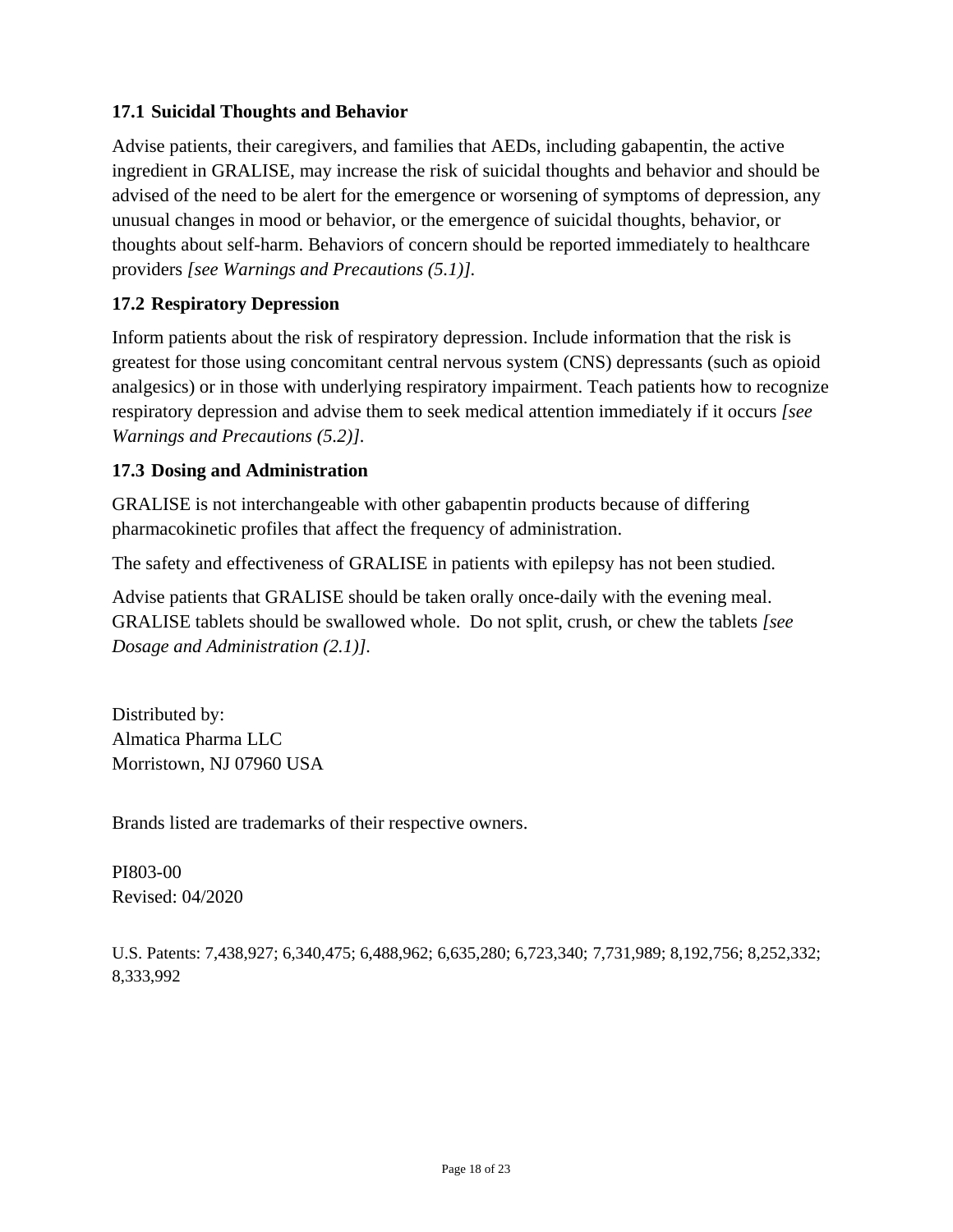# **MEDICATION GUIDE GRALISE® (gra leez') (gabapentin) Tablets**

Read this Medication Guide before you start taking GRALISE and each time you get a refill. There may be new information. This information does not take the place of talking to your healthcare provider about your medical condition or treatment. If you have any questions about GRALISE, ask your healthcare provider or pharmacist.

### **What is the most important information I should know about GRALISE?**

**Do not stop taking GRALISE without first talking with your healthcare provider.** Stopping GRALISE suddenly can cause serious problems.

Like other antiepileptic drugs, gabapentin, the active ingredient in GRALISE, may cause suicidal thoughts or actions in a very small number of people, about 1 in 500. However, it is not known if GRALISE is safe and effective in people with seizure problems (epilepsy). Therefore, GRALISE should not be used in place of other gabapentin products.

## **Call a healthcare provider right away if you have any of these symptoms, especially if they are new, worse, or worry you:**

- thoughts about suicide or dying
- attempts to commit suicide
- serious breathing problems
- new or worse depression
- new or worse anxiety
- feeling agitated or restless
- panic attacks
- trouble sleeping (insomnia)
- new or worse irritability
- acting aggressive, being angry, or violent
- acting on dangerous impulses
- an extreme increase in activity and talking (mania)
- other unusual changes in behavior or mood

### **How can I watch for early symptoms of suicidal thoughts and actions?**

• Pay attention to any changes, especially sudden changes, in mood, behaviors, thoughts, or feelings.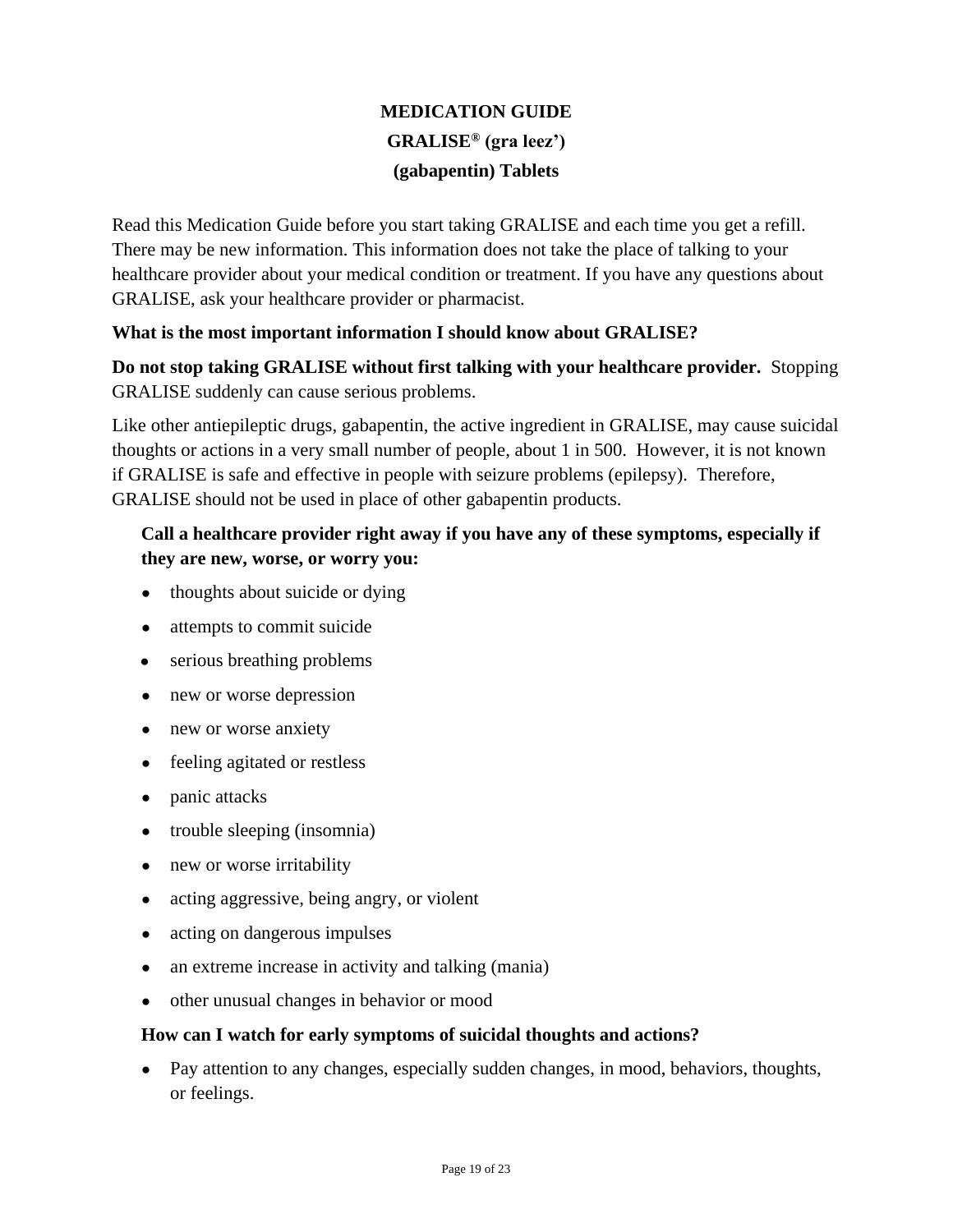- Keep all follow-up visits with your healthcare provider as scheduled.
- Call your healthcare provider between visits as needed, especially if you are worried about symptoms.

#### **Serious breathing problems**

• Serious breathing problems can occur when GRALISE is taken with other medicines that can cause severe sleepiness or decreased awareness, or when it is taken by someone who already has breathing problems. Watch for increased sleepiness or decreased breathing when starting GRALISE or when the dose is increased. Get help right away if breathing problems occur.

### **Do not stop taking GRALISE without first talking with your healthcare provider.**

• Stopping GRALISE suddenly can cause serious problems.

### **What is GRALISE?**

GRALISE is a prescription medicine used in adults, 18 years and older, to treat:

• pain from damaged nerves (neuropathic pain) that follows healing of shingles (a painful rash that comes after a herpes zoster infection).

It is not known if GRALISE is safe and effective in people with seizure problems (epilepsy).

It is not known if GRALISE is safe and effective in children under 18 years of age with postherpetic pain.

GRALISE is not interchangeable with other gabapentin products.

#### **Who should not take GRALISE?**

Do not take GRALISE if you are allergic to gabapentin or any of the ingredients in GRALISE. See the end of this Medication Guide for a complete list of ingredients in GRALISE.

#### **What should I tell my healthcare provider before taking GRALISE?**

Before taking GRALISE, tell your healthcare provider if you:

- have or have had depression, mood problems or suicidal thoughts or behavior
- have breathing problems
- have seizures
- have kidney problems or get kidney dialysis
- are pregnant or plan to become pregnant. It is not known if GRALISE can harm your unborn baby. Tell your healthcare provider right away if you become pregnant while taking GRALISE. You and your healthcare provider will decide if you should take GRALISE while you are pregnant.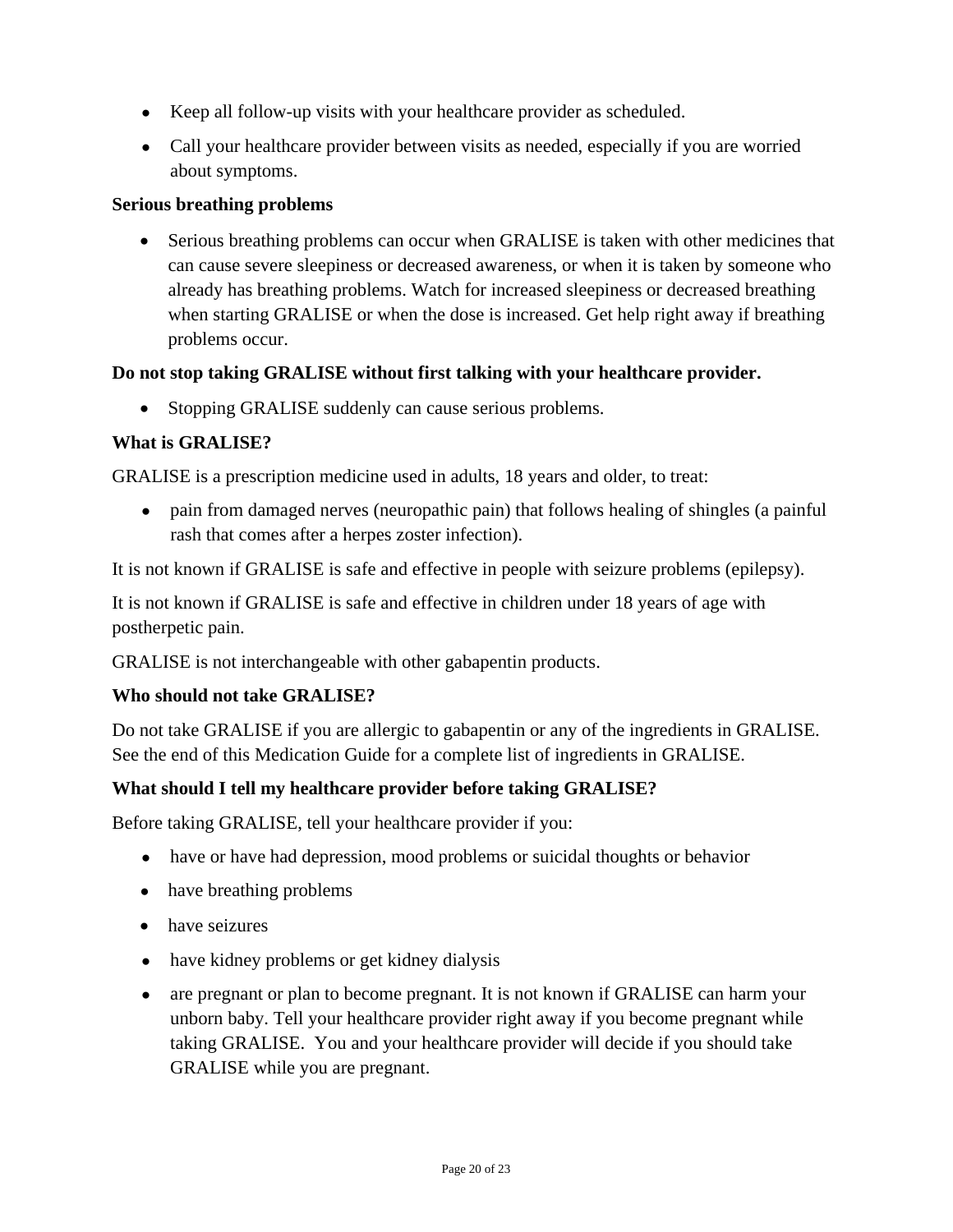- o If you become pregnant while taking GRALISE, talk to your healthcare provider about registering with the North American Antiepileptic Drug (NAAED) Pregnancy Registry. The purpose of this registry is to collect information about the safety of antiepileptic drugs, including gabapentin, the active ingredient in GRALISE, during pregnancy. You can enroll in this registry by calling 1-888- 233-2334.
- are breastfeeding or plan to breastfeed. GRALISE can pass into your breast milk. You and your healthcare provider should decide how you will feed your baby while you take GRALISE.

Tell your healthcare provider about all the medicines you take including prescription and nonprescription medicines, vitamins or herbal supplements. Especially tell your healthcare provider if you take any opioid pain medicine (such as oxycodone), or medicines for anxiety (such as lorazepam) or insomnia (such as zolpidem). You may have a higher chance for dizziness, sleepiness, or serious breathing problems if these medicines are taken with GRALISE.

Taking GRALISE with certain other medicines can cause side effects or affect how well they work. Do not start or stop other medicines without talking to your healthcare provider.

Know the medicines you take. Keep a list of them and show it to your healthcare provider and pharmacist when you get a new medicine.

## **How should I take GRALISE?**

- Take GRALISE exactly as prescribed. Your healthcare provider will tell you how much GRALISE to take and when to take it. Take GRALISE at the same time each day.
- **Do not change your dose or stop taking GRALISE without talking with your healthcare provider.** If you stop taking GRALISE suddenly, you may experience side effects. Talk with your healthcare provider about how to stop GRALISE slowly.
- Take GRALISE with food one time each day with your evening meal.
- Take GRALISE tablets whole. Do not split, crush, or chew GRALISE tablets before swallowing.
- Your healthcare provider may change your dose of GRALISE. Do not change your dose of GRALISE without talking to your healthcare provider.
- If you miss a dose, take it as soon as you remember with food. If it is almost time for your next dose, just skip the missed dose. Take the next dose at your regular time. **Do not take two doses at the same time.**
- If you take too much GRALISE, call your healthcare provider or poison control center, or go to the nearest emergency room right away.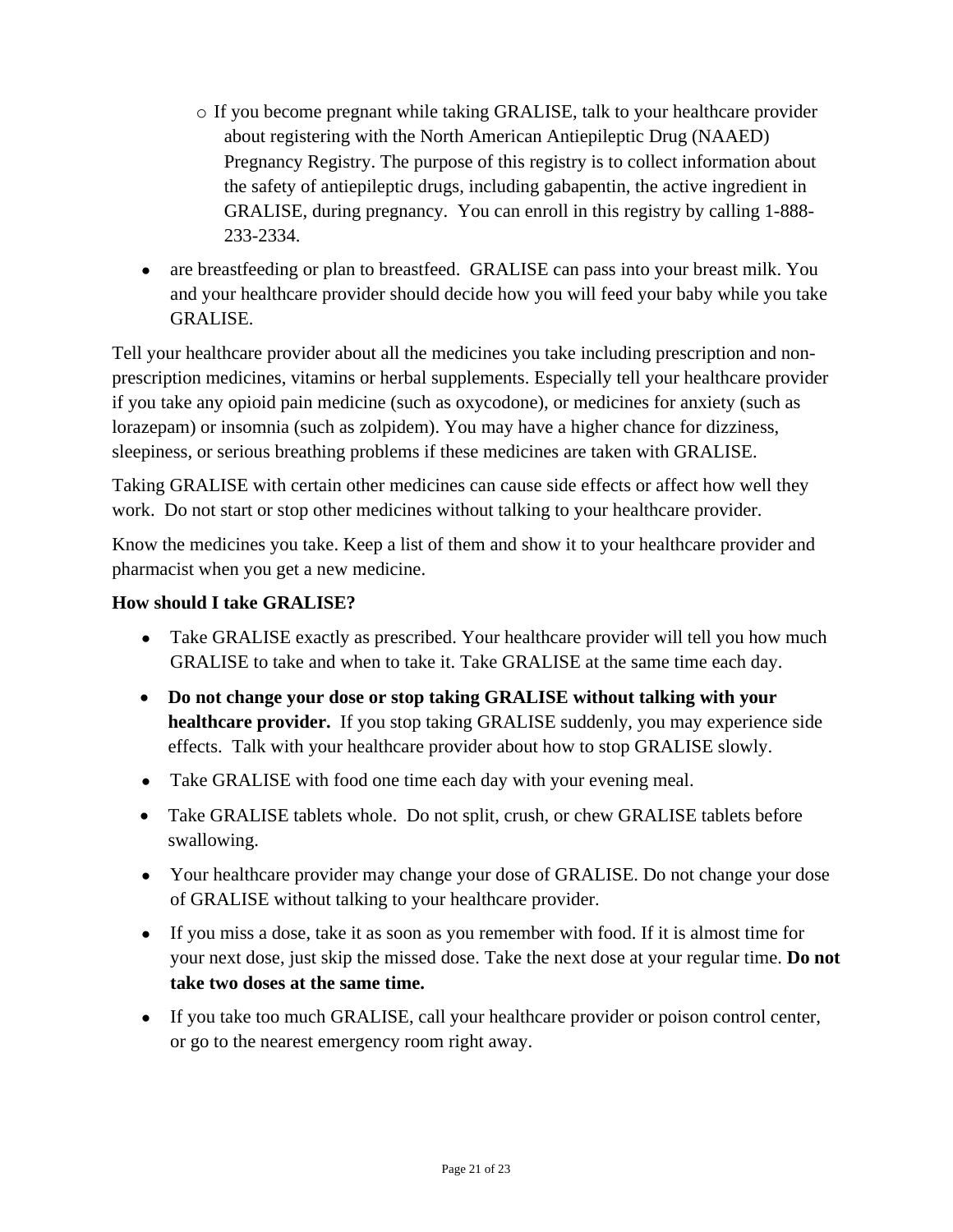• If you are taking an antacid containing aluminum hydroxide and magnesium hydroxide, it is recommended that GRALISE be taken at least 2 hours following administration of the antacid.

## **What should I avoid while taking GRALISE?**

- Do not drink alcohol or take other medicines that make you sleepy or dizzy while taking GRALISE without first talking to your healthcare provider. Taking GRALISE with alcohol or medicines that cause sleepiness or dizziness may make your sleepiness or dizziness worse.
- Do not operate heavy machines or do other dangerous activities until you know how GRALISE affects you.GRALISE can slow your thinking and motor skills.

### **What are the possible side effects of GRALISE?**

The most common side effect of GRALISE is:

● dizziness

Tell your healthcare provider about any side effect that bothers you or that does not go away.

These are not all the possible side effects of GRALISE. For more information, ask your healthcare provider or pharmacist.

Call your doctor for medical advice about side effects. You may report side effects to FDA at 1-800-FDA-1088.

## **How should I store GRALISE?**

Store GRALISE at 59ºF to 86ºF (15ºC to 30ºC)

● **Keep GRALISE and all medicines out of the reach of children.**

## **General information about the safe and effective use of GRALISE**

Medicines are sometimes prescribed for purposes other than those listed in a Medication Guide. Do not use GRALISE for a condition for which it was not prescribed. Do not give GRALISE to other people, even if they have the same symptoms you have. It may harm them.

This Medication Guide summarizes the most important information about GRALISE. If you would like more information, talk with your healthcare provider. You can ask your healthcare provider or pharmacist for information about GRALISE that is written for health professionals.

For more information about GRALISE, call 1-877-447-7979.

## **What are the ingredients in GRALISE?**

Active ingredient: gabapentin

Inactive ingredients:

300 mg tablet: copovidone, hypromellose, magnesium stearate, microcrystalline cellulose, polyethylene oxide, and Opadry® II white. Opadry® II white contains polyvinyl alcohol, titanium dioxide, talc, polyethylene glycol 3350, and lecithin (soya).